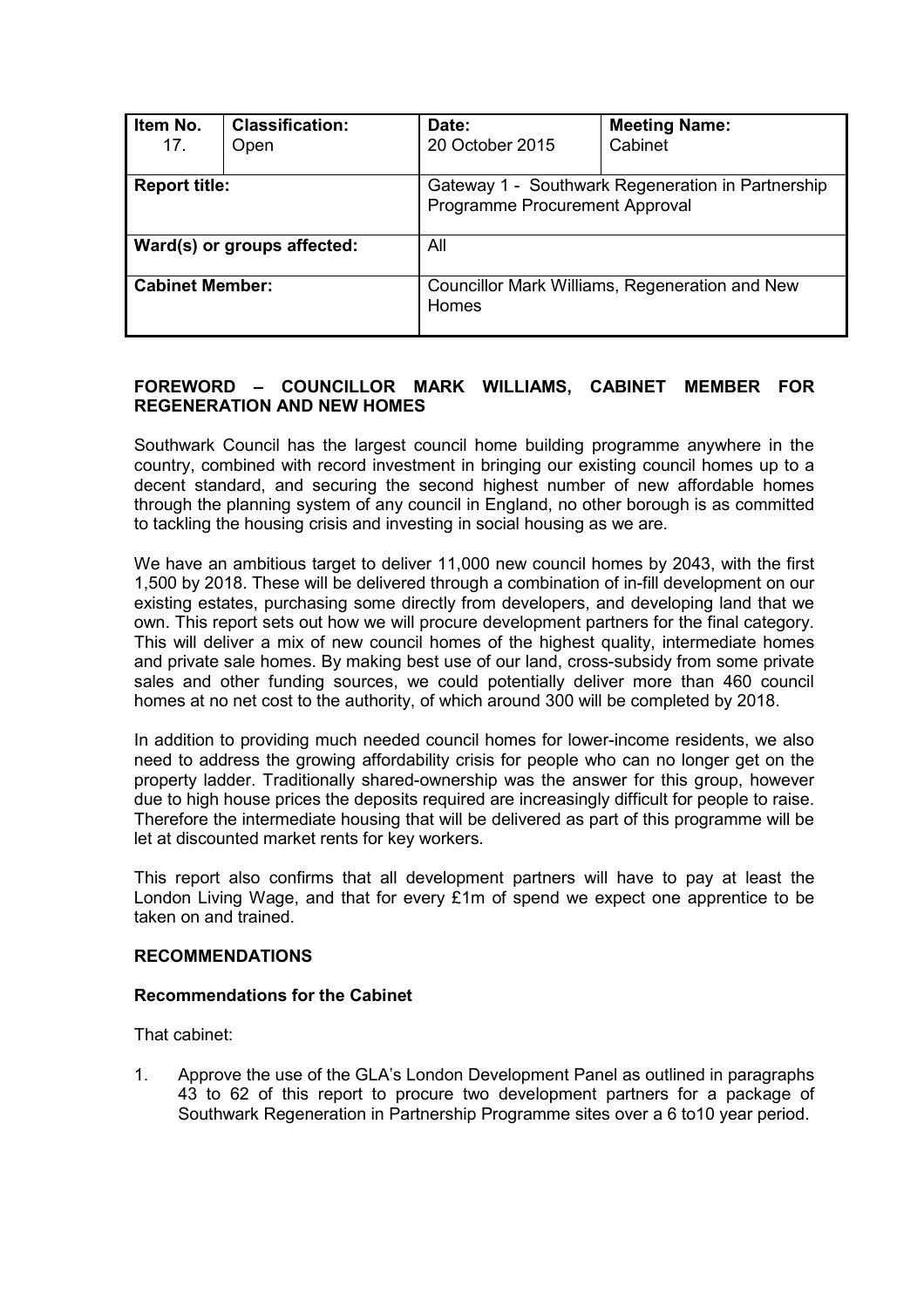- 2. Approve the inclusion of the sites as listed in Appendix 1 in the package of the Southwark Regeneration in Partnership Programme to be tendered in two separate lots.
- 3. Note that the indicative financial appraisals as outlined in paragraphs 118 to 120 indicate that the package is viable and will attract sufficient market interest to assure best value is achieved.
- 4. Note that the director of regeneration will be responsible for making a recommendation to the cabinet member for regeneration and new homes on the final blend of sites and tenure variations across the two lots.
- 5. Note that the forward funding requirement of £2,000,000 will be met from the Housing Investment Programme by re-profiling current commitments and duly note the financial assumptions underpinning this investment as outlined in paragraph 129 of this report.

## **Recommendations for the Leader of the Council**

- 6. That the leader approve the delegation to the cabinet member for regeneration and new homes to agree (in consultation with the director of regeneration) the financial viability of, and any variation to, Lots A and B of the Southwark Regeneration in Partnership Programme prior to tender as condition of this procurement approval.
- 7. That the leader approve the delegation to the cabinet member for regeneration and new homes to approve the contract awards (one for each lot).

## **BACKGROUND INFORMATION**

- 8. On 27 January 2015, cabinet agreed the development of the Southwark Regeneration in Partnership Programme. The aim of the programme is to identify a number of council owned sites of varying size and development potential, which would be packaged to create viable opportunities for development and regeneration. These sites could be developed for a range of mixed use schemes, including housing that would maximise the utility and value of these assets by leveraging in the investment and expertise of established developers through a joint partnership.
- 9. In July 2014, the council renewed its pledge to deliver a fairer future for all in Southwark in a set of 10 new fairer future promises as well as specific commitments, some of which include:
	- Deliver value for money across all services
	- Build more quality affordable homes of every kind across the borough
	- Become an age friendly borough
	- Improve standards across schools
	- Provide enough places to offer young people and families, including those who are vulnerable, the right support
	- Revitalise neighbourhoods
	- Support local people into work.
- 10. The promise to build more quality affordable homes across the borough relates to the councils pledge in July 2013 to build a total of 11,000 new homes over a 30-year period, and in July 2014, to deliver 1,500 of those new homes by 2018.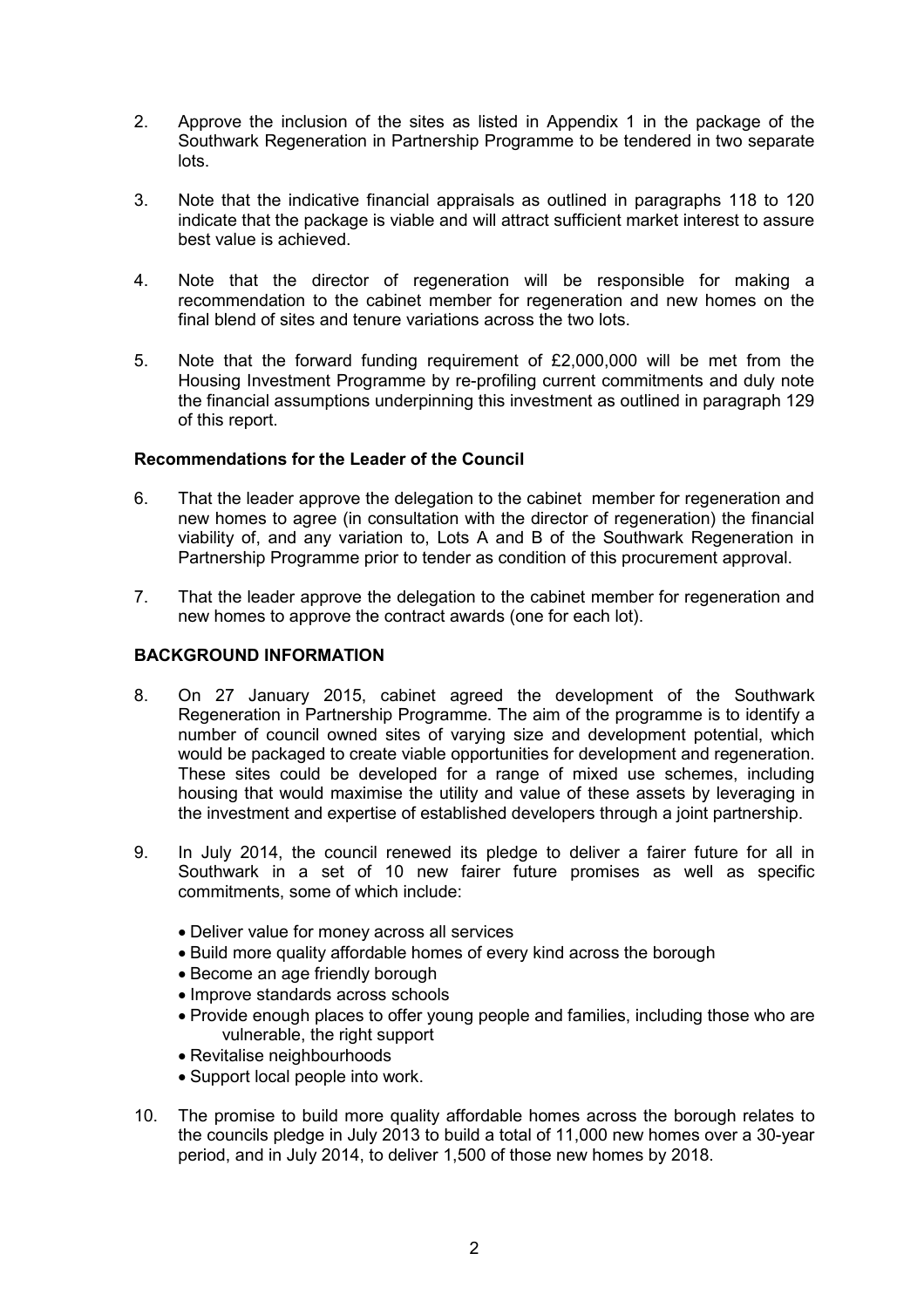- 11. The demand for traditional residential care is declining but there is an increase in the projected demand for varied Adult Care provision of all types, such as the Extra Care facility currently under development in Cator Street and the need for accommodation that will enable residents to remain in their homes for much longer.
- 12. Alongside this, there is recognition for the need to not only create new, but also improve, existing educational and health provision across the borough.
- 13. The need for more efficient and higher quality provision comes at a time of financial constraints faced by the council as it prepares for further reductions in funding from central government. This is in addition to the savings of around £120m that the council has had to make in the four years to March 2015 and are expected to make an additional £100m savings over the next three years. As such, the council is exploring ways it can continue to deliver value for money for residents and businesses by making even better use of its resources.
- 14. It is in this vein that officers have identified a number of council owned sites of varying size and development potential. These sites could be developed for a range of mixed use housing-led schemes that would maximise the utility and value of these assets by leveraging in the investment and expertise of established developers through a joint partnership.
- 15. The aim of the programme, known as the Southwark Regeneration in Partnership Programme (SRPP), would be that a joint partnering arrangement would enhance both the value and quality of the development outcome and the council's assets and services.
- 16. This report sets out the council's approach to procuring two development partners for the Southwark Regeneration in Partnership Programme through which it seeks to deliver more efficient use of the council's assets, more quality homes of every kind and create new opportunities to enhance services and maximise value across the borough.

## **Summary of the business case/justification for the procurement**

- 17. The identified sites offer opportunities to develop and rationalise land and buildings which are under utilised (including that held in the education and health and adult care services) and to co-locate services to support regeneration and the value of public sector buildings and services.
- 18. The programme's objective is to leverage in the investment and expertise of established developers through a joint partnering arrangement that would maximise and enhance the utility, value and quality of the development outcome and the council's assets and services.
- 19. The Southwark Regeneration in Partnership Programme's key deliverables:
	- 1. Maximise and enhance the utility, value and quality of council-owned land and buildings to deliver/re-provide:
		- High quality homes of every kind (including supported housing)
		- New GP surgeries where supported and approved by NHS England and the CCG
		- New community facilities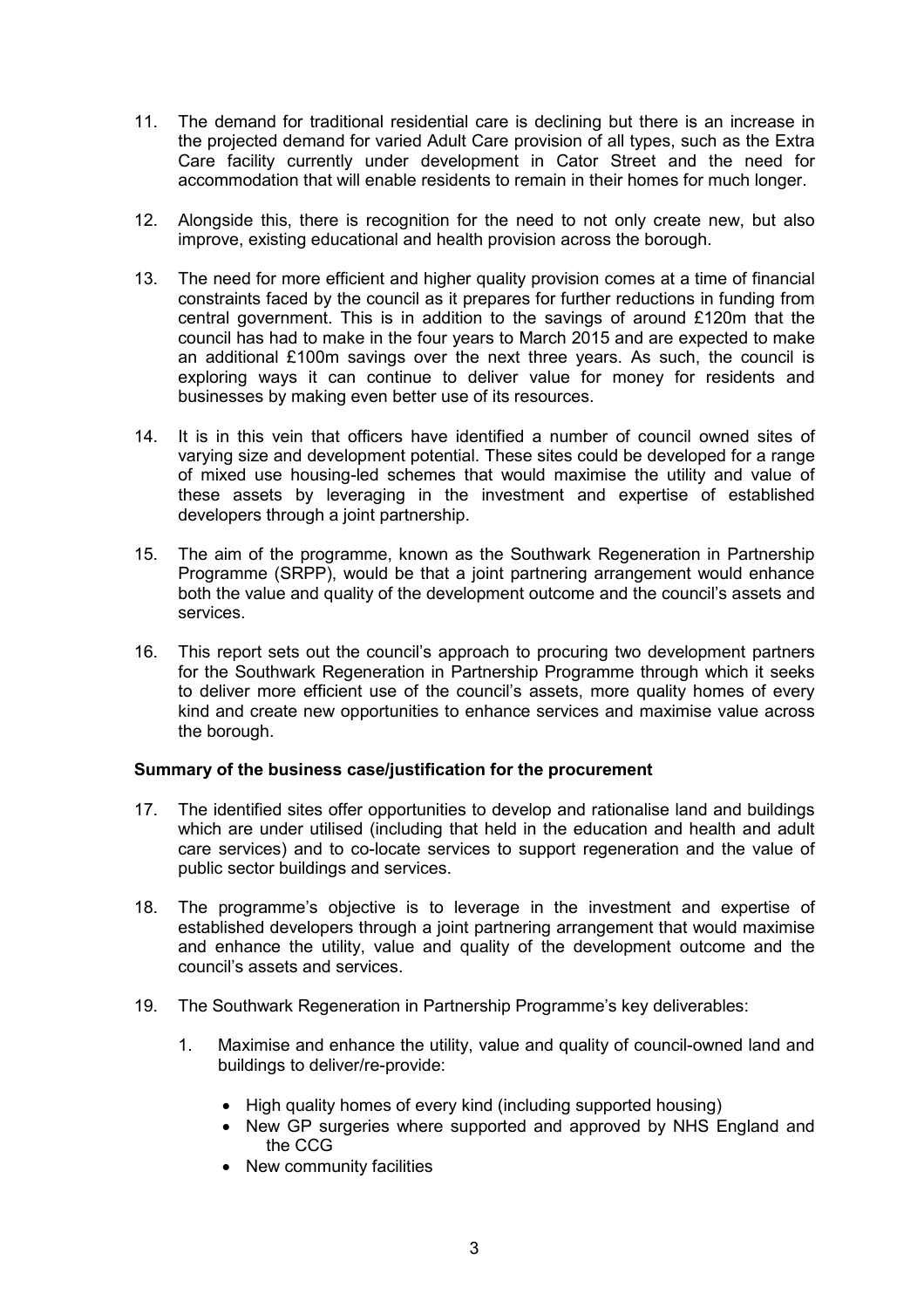- Improved streetscapes and permeability
- Employment and training opportunities.
- 2. Deliver high quality and fit-for purpose public buildings at good value.
- 3. In relation to the housing element, the aims are:
	- a. to deliver an equal mix of council, intermediate and private homes across each lot (mainly 1/3 each). However, for each site, the baseline requirement will be a planning compliant scheme and within the affordable element maximising the quantum of council homes will be prioritised.
	- b. to have as many of the council homes as possible completed by 2018 to count towards the 1,500 new council home target. As such a majority of council homes will need to be front-loaded on the programme, but will be deliverable through the overall financial model.
- 4. All council outlay (including for feasibility studies) are recovered upon completion.
- 5. The expectation would be that our development partners deliver the council homes and facilities at nil capital cost to the Council (achieved through profit sharing and overage agreements).
- 20. Approximately 19 sites have been identified across the borough and will be packaged into two lots (Lot A and Lot B), which will be tendered separately. The sites are attached as Appendix 1. In total the sites have the potential to produce approximately 1400 units, of which up to one third will be council homes.
- 21. Amongst the sites there are a number of quick wins (identified on the site list) that the council aims to have on site by 2016, to contribute towards the goal of 1500 new homes by 2018.
- 22. Development appraisals of the identified sites are being carried out by BNP Paribas and Lambert Smith and Hampton. The appraisals are testing the viability of three options using the following assumptions:
	- a. Option 1: Equal Mix Sites built to council's preferred tenure mix of 33% council, 33% intermediate and 34% private homes.
	- b. Option 2: Planning Compliant Mix Sites built to planning compliant tenure mix of 25% council, 10% intermediate and 65% private homes.
	- c. Option 3: Variant Mix A blend of equal mix (option 1) and planning compliant mix (option 2) potentially producing a mix of 28% council, 22% intermediate and 50% private homes.
- 23. Thus far, the appraisals suggest that a package with an equal mix of tenures is marginally viable (producing a reasonable developer's profit on cost with 8 of the 19 sites returning a negative residual land value). However, achieving the programme's objectives requires that both lots are not only economically viable, but are attractive to developers.
- 24. A variation to the council's preferred mix of a third across all tenures may be needed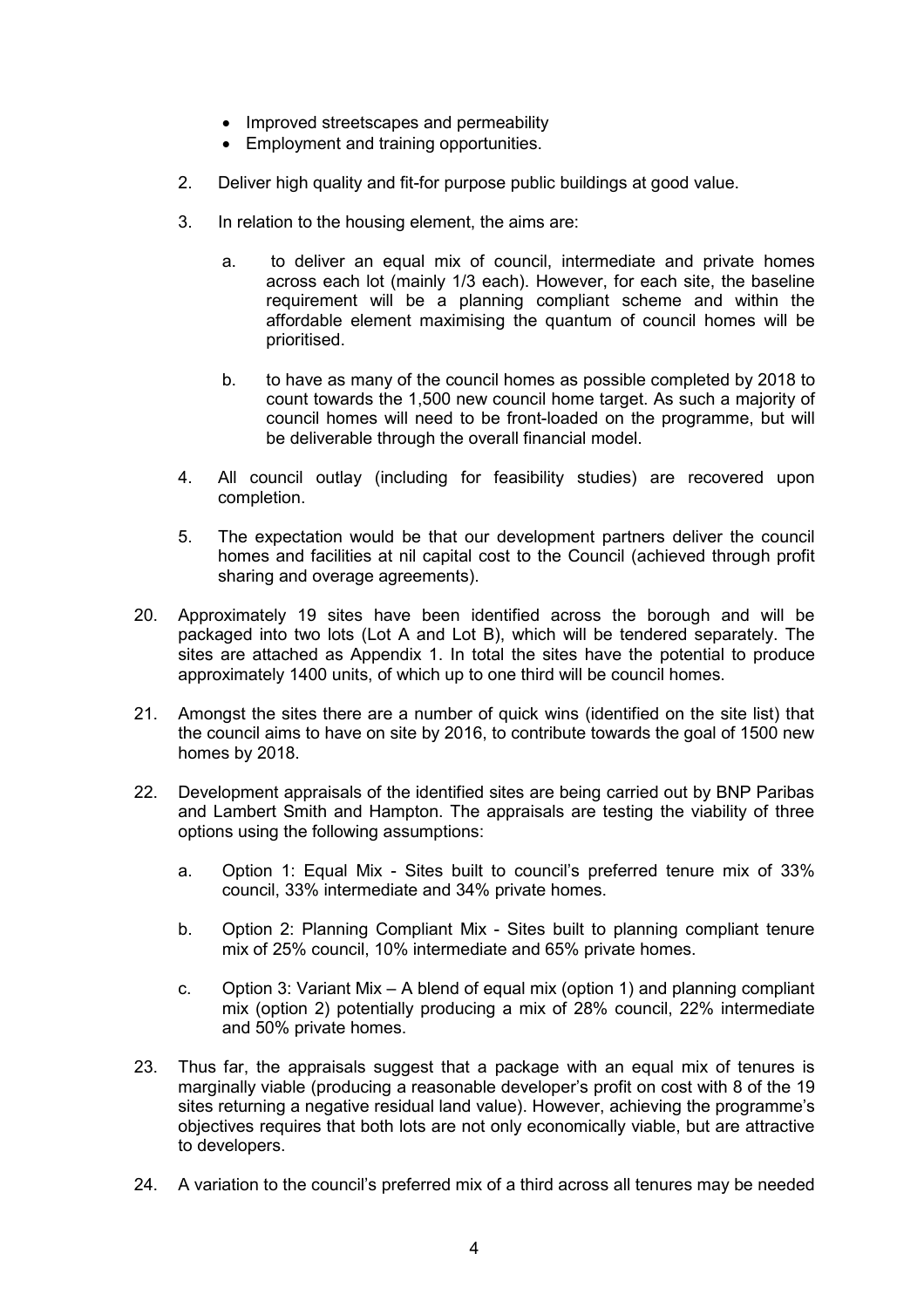on unviable sites, but with the baseline being a planning compliant scheme on all sites. This is the basis of the variant mix which is expected to produce a viable developer's profit on cost and a positive residual land value across all sites.

- 25. Therefore, it is recommended that the Director of Regeneration recommend the tenure mix (which would never be less than planning compliant) and make up of the 2 lots that are tendered and that this decision be delegated to the Cabinet Member for Regeneration and New Homes, prior to the packages being tendered.
- 26. This will impact on the assumptions that will inform how the two lots are inputted into the HCA's Development Appraisal Tool, which is the basis on which developers will bid, and ultimately the achievability of council objectives.

## **Intermediate Housing**

- 27. The council's priority for the provision of intermediate housing is intermediate discounted market rent with particular focus on offering homes in Southwark for key workers who are contributing to the well being of Southwark residents. For the purposes of the New Homes Programme intermediate rent is defined as discount market rent (up to 80%), which will be aligned with the affordable housing income threshold to encourage take up.
- 28. The intermediate housing units, along with the private sale units will be held by the development partner. There is significant interest in the private rented sector particularly from institutional investors for this type of product, so it should produce a healthy return.
- 29. There will be a contractual requirement on the purchaser of the intermediate housing units to market them to Southwark residents only and key workers during the first 6 – 9 months of an agreed marketing period. Thereafter, they will be available to all who qualify.

## **Risk**

- 30. Both Lots have similar risks and mitigation, such as:
	- a. Failure to obtain planning consent; which we will mitigate by early engagement with the planners and community.
	- b. Sites not financially viable, which we will mitigate through the packaging/phasing strategy.
	- c. Community objections to proposals, which we will mitigate by early engagement with community and internal stakeholders to identify and resolve concerns.
- 31. However, there are site category specific risks around vacant possession:

| No. | <b>Site Category</b>                         | <b>Vacant Possession</b>                                            | <b>Mitigation</b>                                               |
|-----|----------------------------------------------|---------------------------------------------------------------------|-----------------------------------------------------------------|
|     | <b>Adult Social Care</b><br><b>Buildings</b> | Plans for relocation<br>and/or re-provision<br>fail or are delayed. | Early engagement with ASC options<br>appraisal                  |
| っ   | <b>Education Sites</b>                       | Relocation and /or re-<br>provision                                 | Early engagement with stakeholders                              |
|     |                                              | Not getting SofS<br>consent for change of<br>use                    | Establish a clear and supportive base<br>case for change of use |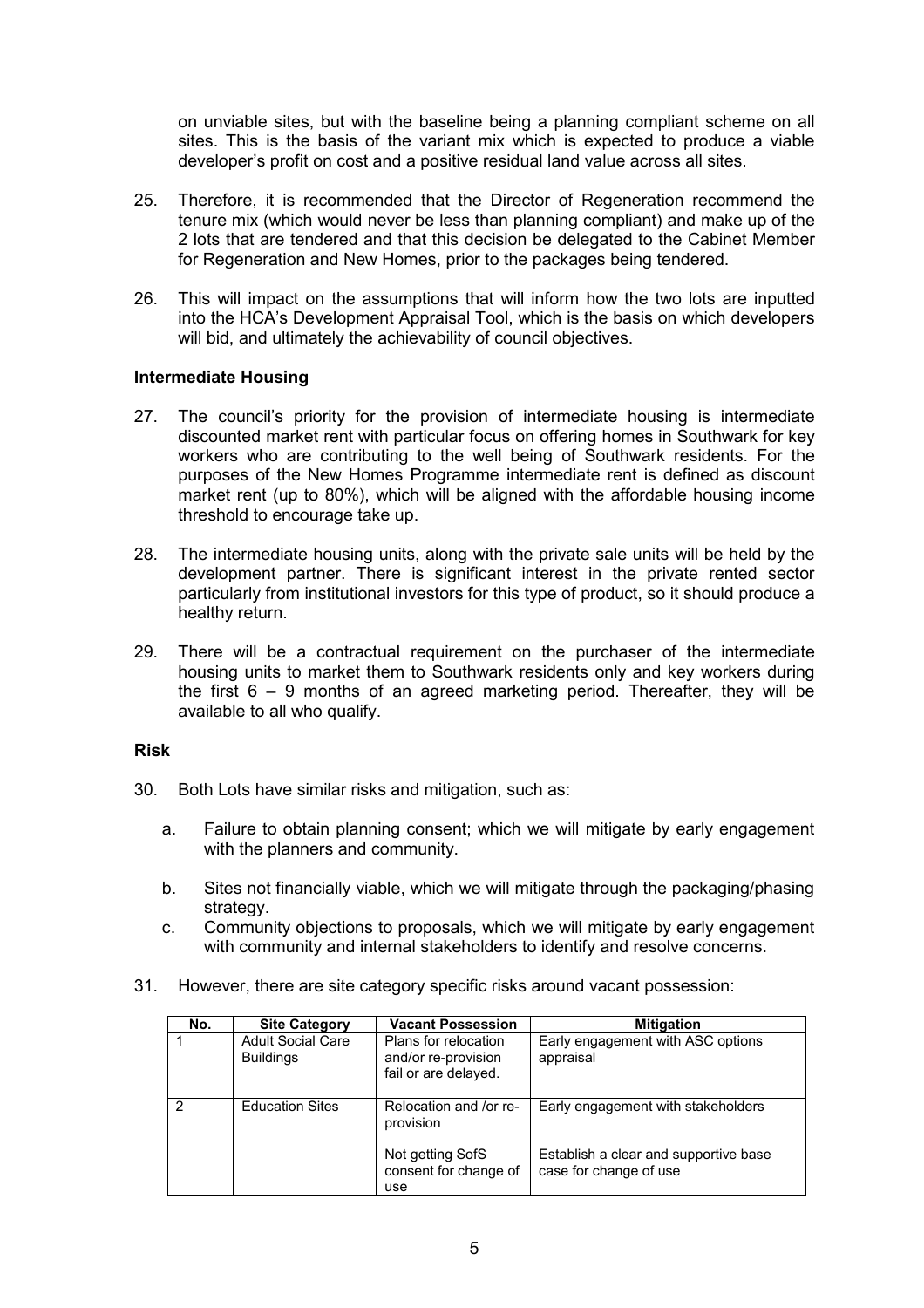| No.            | <b>Site Category</b>                 | <b>Vacant Possession</b>                                                                                                                 | <b>Mitigation</b>                                                                                                                                                            |
|----------------|--------------------------------------|------------------------------------------------------------------------------------------------------------------------------------------|------------------------------------------------------------------------------------------------------------------------------------------------------------------------------|
| 3              | <b>Housing Sites</b>                 | Delay in re-provision<br>Refusal to move                                                                                                 | Use of Council's repossession powers<br>(Ground 10 and/or Ground 10a) and use<br>of compulsory purchase powers (CPO)                                                         |
| $\overline{4}$ | <b>Commercial Assets</b>             | Delay in re-provision<br>Licensees refuse to<br>move                                                                                     | Early engagement with licensees and<br>prompt CPO application                                                                                                                |
| 5              | Environment and<br>Leisure Buildings | Relocation proposals<br>fail                                                                                                             | Early engagement and continued<br>communication with responsible officers                                                                                                    |
| 6              | <b>Health Centres</b>                | Relocation and re<br>provision proposals<br>are delayed or<br>agreement cannot be<br>reached with NHS<br>England, the CCG<br>and the GPs | Early engagement with NHS, CCG and<br>local GPs to ensure that they have<br>adequate time to consider proposals for<br>rationalisation and improvement and<br>NHS processes. |

- 32. Adult Social Care (ASC) service delivery is currently under review with a view to housing those in need in general needs housing with above par fixtures, fittings and finishes – such as: rounded edges in kitchens, under floor heating, shatter proof windows, window guards and cluster homes with concierge/guardian facility – to enable the provision of independent living within the community.
- 33. As the service delivery review is still on-going, it is not possible for ASC to fully identify their specific requirements at this time. Until such time as the review is completed, and requirements finalised, it is our intention to allow and cost within the programme, scope for a number of units to be built out as adaptable flats as per the ASC design specification and to also identify a handful of sites where cluster homes could be developed.
- 34. Housing have been consulted on the design and build of the new homes in relation to future repairs & on going maintenance, i.e. build materials, fittings and fixtures, etc. Issues around housing management, i.e. shared cores, service charges, shared amenity, etc. have also been flagged and discussed.
- 35. A design and specification guide (Southwark Design Guide) has been developed to provide the architects and development partners with an overview of the council's aspirations and requirements for well designed homes. Housing colleagues have had the opportunity to input and comment on the finalised document that will act as the basis for the Employer's Requirements for any future development of homes built within the borough regardless of tenure. The guide is made up of three parts, incorporating the council's design values, design standards and technical specification.

#### **Market considerations**

36. Successful delivery of the programme in a partnership venture depends on the continued good health of the property market in Southwark. Growth in the residential market has been strong recently. This has been assisted by the borough's good communications and improvements in transport infrastructure. Relative to other parts especially in the north and west of London, Southwark still represents good value and will benefit from further enhanced transport links such as the Bakerloo extension. The wider demographics and strong demand generally for living space in London point to continued success. As long as economic factors remain positive, demand is anticipated to remain high.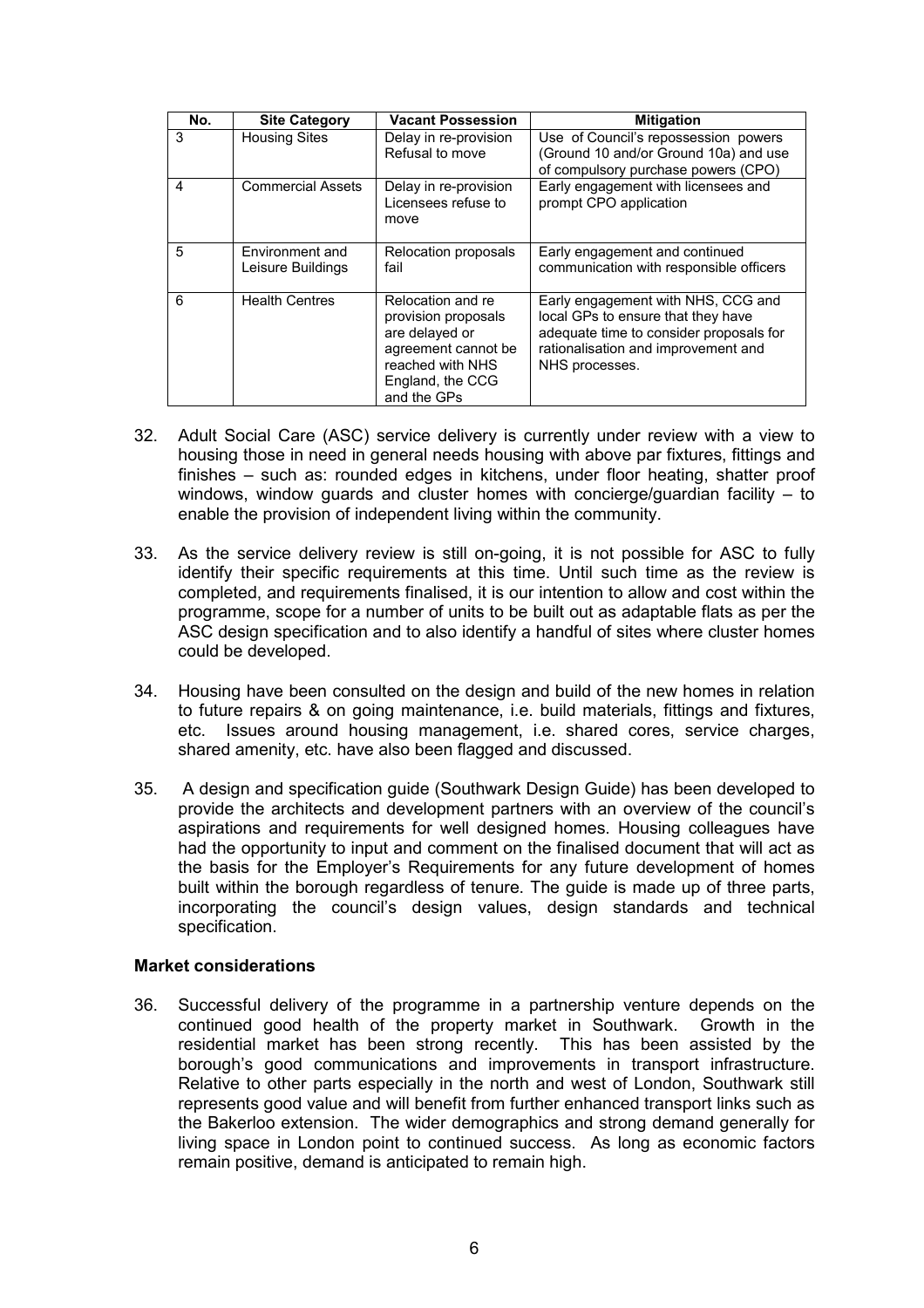37. Factors affecting value such as tenure mix will need to be considered further along with the ability of certain sites to deliver increased financial revenue and thereby make the optimum contribution to the programme. Packaging of development opportunities will need to reflect a market-led approach bringing sites forward for sale on an appropriately phased basis.

## **KEY ISSUES FOR CONSIDERATION**

### **Options for procurement route including procurement approach**

- 38. In choosing the preferred method of procurement, the following options were explored:
	- a) Southwark Housing Company Ltd.
	- b) Joint Venture Vehicle
	- c) OJEU Procurement
	- d) Existing Frameworks
		- London Construction Programme
		- -Scape
		- Islington New Build
		- GLA London Development Panel (LDP)
- 39. Southwark Housing Company Ltd.

In April 2015, the Leader of the Council agreed the formation of Southwark Housing Company Ltd., a wholly owned company limited by shares with a £1 share issued to the council for the purpose of delivering new homes. Legal advice is that land should be transferred from the council to the company and that the company should then let the build contracts. As such, it is assumed that schemes completed or on site will remain within the HRA. The initial view is that mixed tenure schemes, such as those proposed on a number of the Southwark Regeneration in Partnership Programme sites, would be appropriate for detailed appraisal. In these cases, delivery through the company may be more efficient and would likely reduce the risk of limiting the council's capacity to undertake direct delivery elsewhere. However, it should be noted that the operational and governance details of the company, which is not currently trading, are still being worked through. This will be given further consideration with regards to the various procurement vehicles that represent best practice for future packages.

40. Joint Venture Vehicle

This method is used to share risk and reward and can be delivered under the umbrella of a separate company with its own board and objectives. This idea was discounted due to time constraints, our objective is to deliver a number of new council homes by 2018, and the setting up of a company make this an unfeasible option for the first phase of sites. This will be given further consideration with regards to the various procurement vehicles that represent best practice. Advice will be sought from external legal advisers to consider a model that would fit with the council's longer term objectives.

41. OJEU Procurement

A full OJEU process whilst feasible is not recommended given the time constraints to deliver the programme. On average, given the detailed stages of scheme development, the OJEU process would take a minimum of nine months from contract notice to contract award. This time could otherwise be spent on developing the project and undertaking procurement through a framework, where the Developers who would most likely be procured through an OJEU, have already been pre selected and where early engagement is feasible in a process that would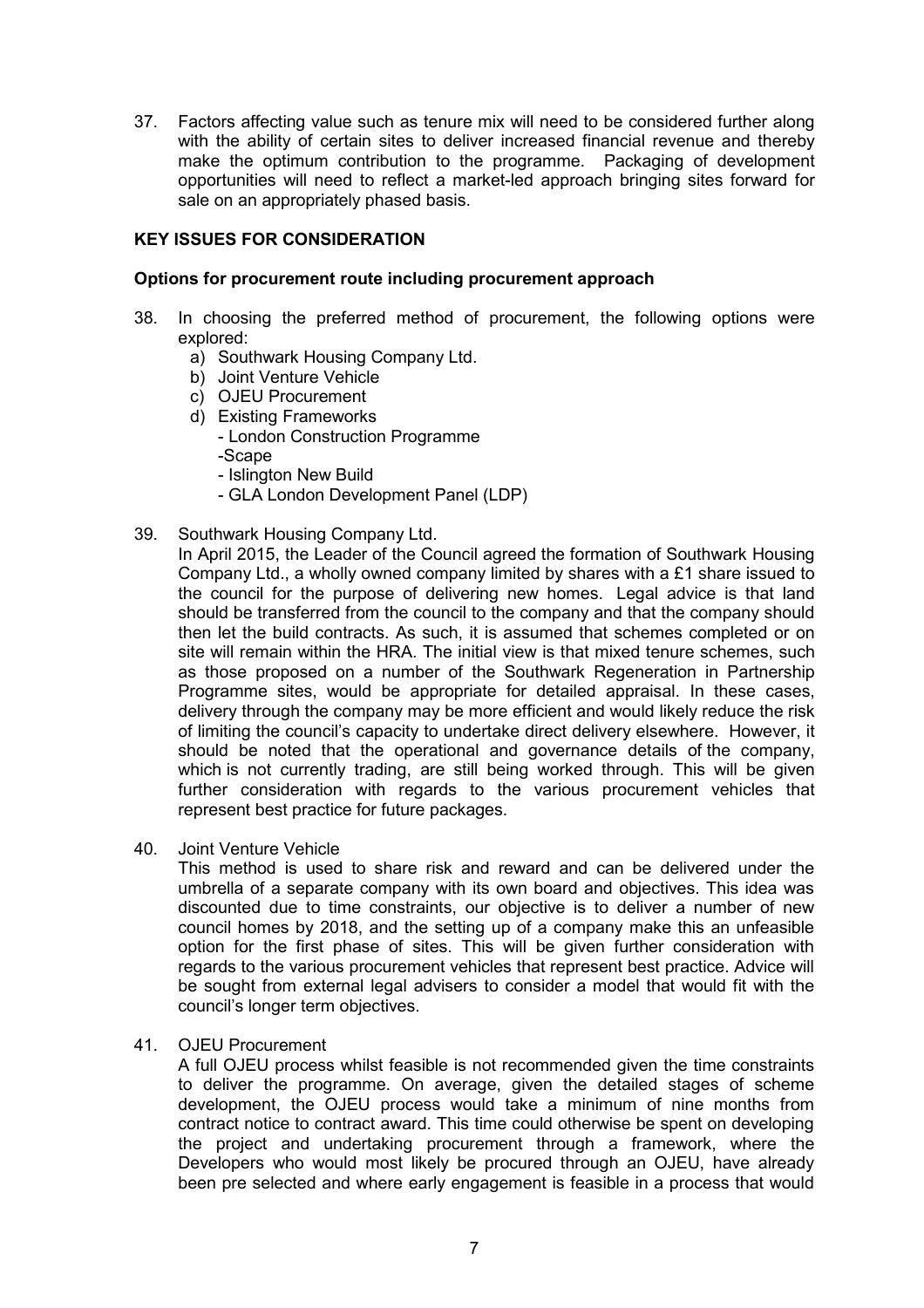not be feasible though an OJEU. This will be given further consideration with regards to the various procurement vehicles that represent best practice for future packages.

42. Existing Frameworks

The benefit of this option is that most of the developers would have gone through the prequalification stage of the OJEU process, resulting in a shorter time frame and therefore we chose to explore this option given our time constraints. A number of frameworks were explored, although most were found to be construction frameworks, with a limited few, development led. Of the limited number of construction frameworks, the Housing and Communities Agencies (HCA) framework cannot be used in London, the London Construction Programme framework and the Islington New Build framework are contractor rather than developer frameworks.

a) The London Construction Programme, Major Works 2014 Framework Agreement

This new framework covers all types of construction projects including offices schools, leisure, housing refurbishment and design and build, etc. It is available from 12 May 2015 until 11 May 2019. The framework is set up in regional lots, 3 value bands and 2 key work areas. The applicable work area for this project is housing. The regional lots have value band of £100,000 - £999,999; £1m - £4,999,999 and over £5m. However, although this framework was designed to make procuring construction works simpler, faster and more robust, it was not intended to enable inward investment from private sector developers.

b) Islington New Build

Set up by Islington Council to deliver a mixed tenure of new build homes between 2014 and 2018, the framework consists of 2 lots each with 8 contractors. The value of Southwark's programme puts it in Lot 2 (contract values in excess of £2m) and of the 8 contractors in the lot, 6 are on the GLA LDP framework.

c) Scape

Scape is a local authority controlled company that works collaboratively with private sector partners to deliver construction and works projects through six sole supplier national frameworks. Officers considered Scape's National Major Works Framework, which is designed to deliver construction projects with a value of over £2m and expires in May 2017. However, it is a contractor framework which (amongst other limitations) offers a single supplier, Willmott Dixon. This route offers no opportunity for private sector investment and would preclude the option of spreading delivery risk by packaging the sites into 2 lots.

d) GLA London Development Panel (LDP)

The GLA LDP framework is the Greater London version of the national HCA framework and provides the most 'fit for purpose' opportunity. It supports the building of new homes in housing led mixed use developments, on land owned by the public sector. The GLA LDP provides the most competitive advantage of all the options that were considered and consists of 25 specialist developers to select from, some of which have worked or are familiar with Southwark. The GLA LDP is made up of all the main developers, both registered providers and contractors; it is the main framework for London and is operational. It includes a standard form Development Partnership Agreement (DPA) that will reduce legal costs and avoid the need to negotiate with Developers on the content, since it forms the basis of the Panel. It does however allow for scheme specific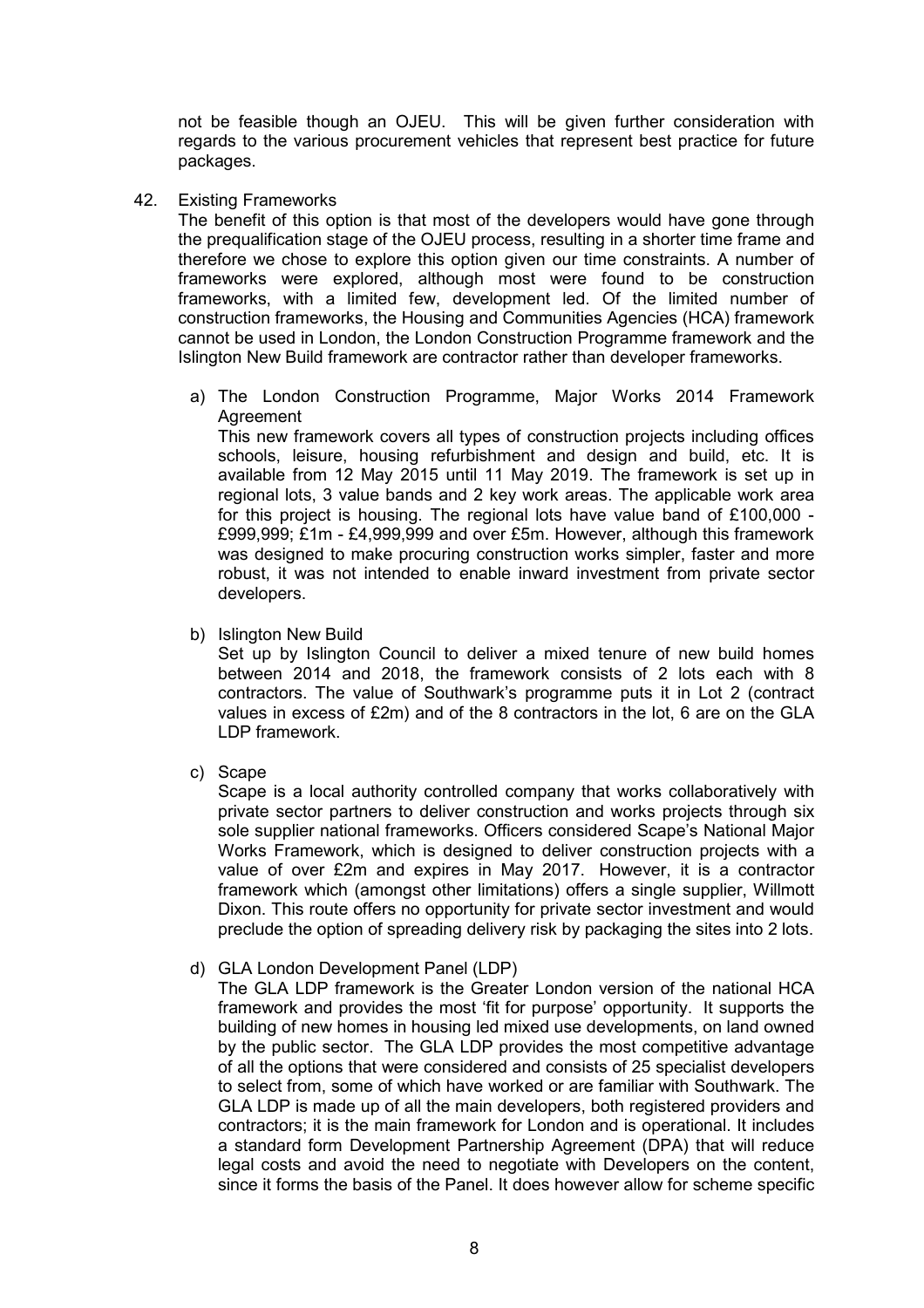amendments. It would therefore be preferable to opt for the GLA LDP framework, which offers a more competitive advantage by having 25 developers to choose from

## **Proposed procurement route**

- 43. The GLA has developed a multi-supplier framework panel (the GLA LDP) to accelerate the release of public land for residential led development. The GLA LDP is expected to speed up the process of procuring a development partner(s), increase efficiency and reduce costs by pre qualifying suppliers under set terms and conditions.
- 44. The GLA LDP is made up of 25 panel members (Appendix 2) that provide a range of services necessary to the delivery of housing and associated infrastructure and is not only available to the GLA, but also to London's councils. The GLA LDP commenced in May 2013 for a 4 year period until May 2017. The main objectives of the GLA LDP Panel are for the development of homes to include all activities necessary to construct homes and associated infrastructure including but not limited to:
	- raising of development finance
	- obtaining planning permission
	- supply chain management
	- design and construction of housing
	- provision of affordable housing (in association with a registered provider)
	- design and construction of infrastructure to support housing
	- sales and marketing of homes
	- aftercare and maintenance.

## Specifically:

- § development and disposal of sites for residential use
- § development and disposal of mixed-use housing-led sites. Mixed-use elements to include community facilities, retail or commercial development ancillary to and in support of housing
- § demolition, site remediation and enabling works to prepare sites for residential or mixed-use development
- design and construction of homes
- § development of Extra Care accommodation
- self-build enabling as part of a larger development
- maintenance and site management.
- 45. Use of the GLA LDP framework agreement will enable the council to speed up the procurement of a development partner, increase efficiency and significantly reduce costs because suppliers have been pre-qualified under set terms and conditions, which meet council requirements
- 46. Early independent legal advice was sought from Pinsents who were responsible for drafting the framework development agreement and associated documentation, confirmed that the framework was the most efficient approach in terms of time, costs and competiveness. In March 2015, Trowers and Hamlins were appointed as Legal Advisers to support the council through the procurement process and amend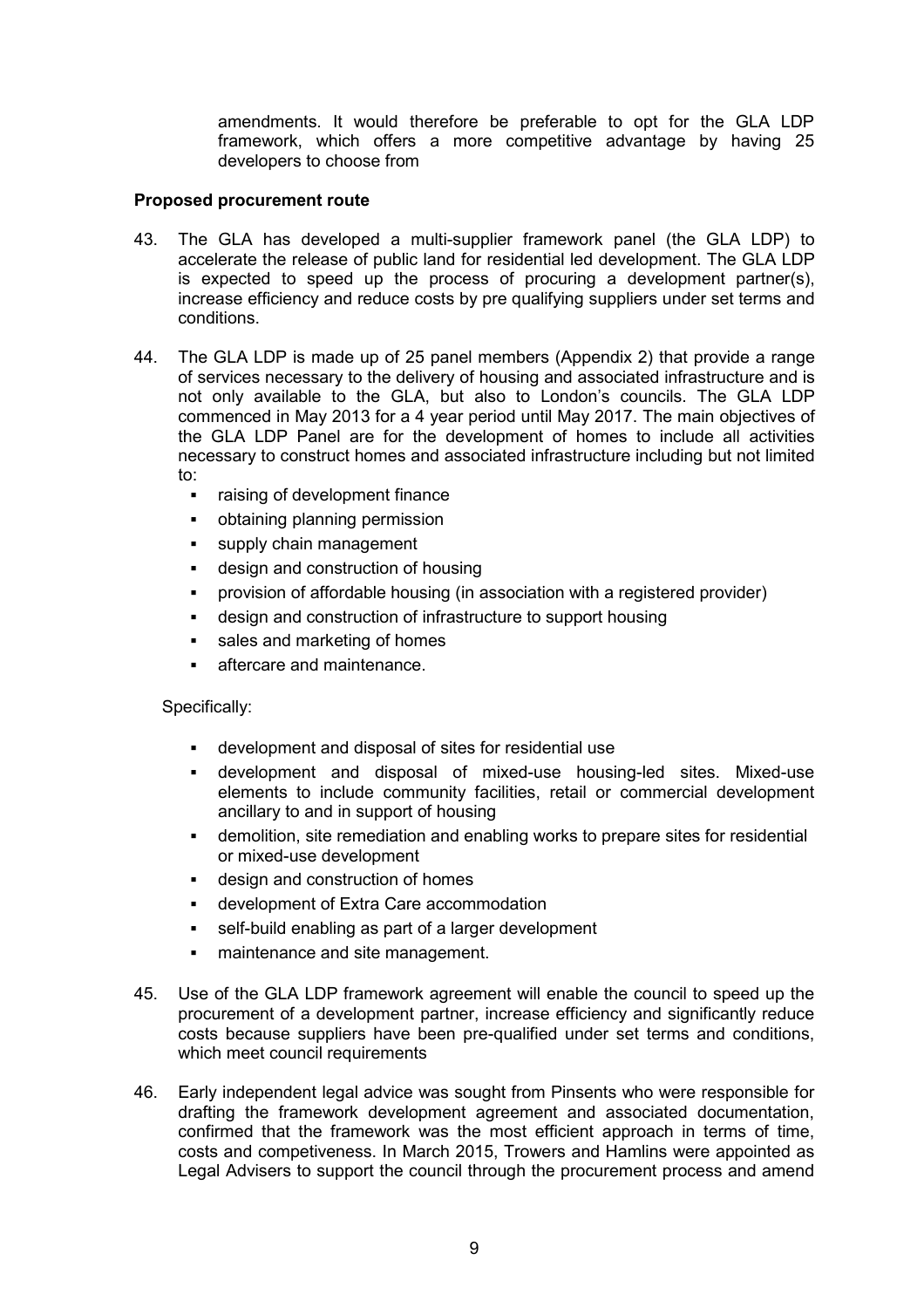the DPA to ensure the council's objectives are met. The firm has previous knowledge and experience of the GLA LDP DPA having worked with other Local Authorities who have used the framework.

- 47. Officers have considered the flexibility within the agreement to accommodate the Council's aims without introducing procurement risk. There is scope to make scheme specific amendments to the DPA. It should also be possible to significantly reduce legal costs since a standard form development agreement has been agreed with all members of the Panel. This means that only the scheme specific elements should need detailed consideration.
- 48. The proposed procurement route is to undertake a three Stage Competitive tender process. This will be set out as follows:
	- a. Expression of interest
	- b. Sifting
	- c. Mini-competition.
- 49. The GLA LDP Framework allows for Soft Market Testing and Early Stage Advice to be undertaken. It is our intention to hold briefing sessions, prior to the expressions of interest being issued where we put forward the Council's proposals to all 25 developers on the panel and gauge interest levels and offer one to one briefings. This would inform the content of the expression of interest. We will also hold a Bidders' Day at the sifting process stage, for interested Panel members.
- 50. An expression of interest will be sent out to all 25 GLA LDP members using the framework's template which asks the panel members to confirm their interest in bidding or not for either Lot A or Lot B. As this is a self selection process, it is important the 'Expressions of Interest' invitation be sufficiently detailed to allow developers to make an informed choice as to whether they wish to bid. The expression of interest period is 5 working days.
- 51. Following response to the Expression of Interest a Sifting Brief using the framework's template will be sent to all interested parties. The sifting brief is not intended to be a second PQQ exercise; rather it will focus on the specifics of the project and test the capabilities and experience of panel members in delivering the things that are critical to the success of the project. As such, panel members will be asked to provide method statements (500 word limit each) in response to questions which is likely to include the following aspects:
	- i. Response to financial assumptions
	- ii. Approach to community consultation
	- iii. Response to project objectives
	- iv. Response delivery programme
	- v. Response to design standards brief.
- 52. The aim will be to sift down to 6 to 8 tenderers per lot. The sifting period will be 6 weeks.
- 53. GLA LDP members whose submissions were not successful will be formally notified and each lot will be put out for tender to the GLA LDP members shortlisted.
- 54. To procure a developer from the GLA LDP we are required to provide detailed information at the mini competition stage as follows:
	- 1) Master plan and feasibility modelling including surveys and cost plans
	- 2) Development appraisals including valuations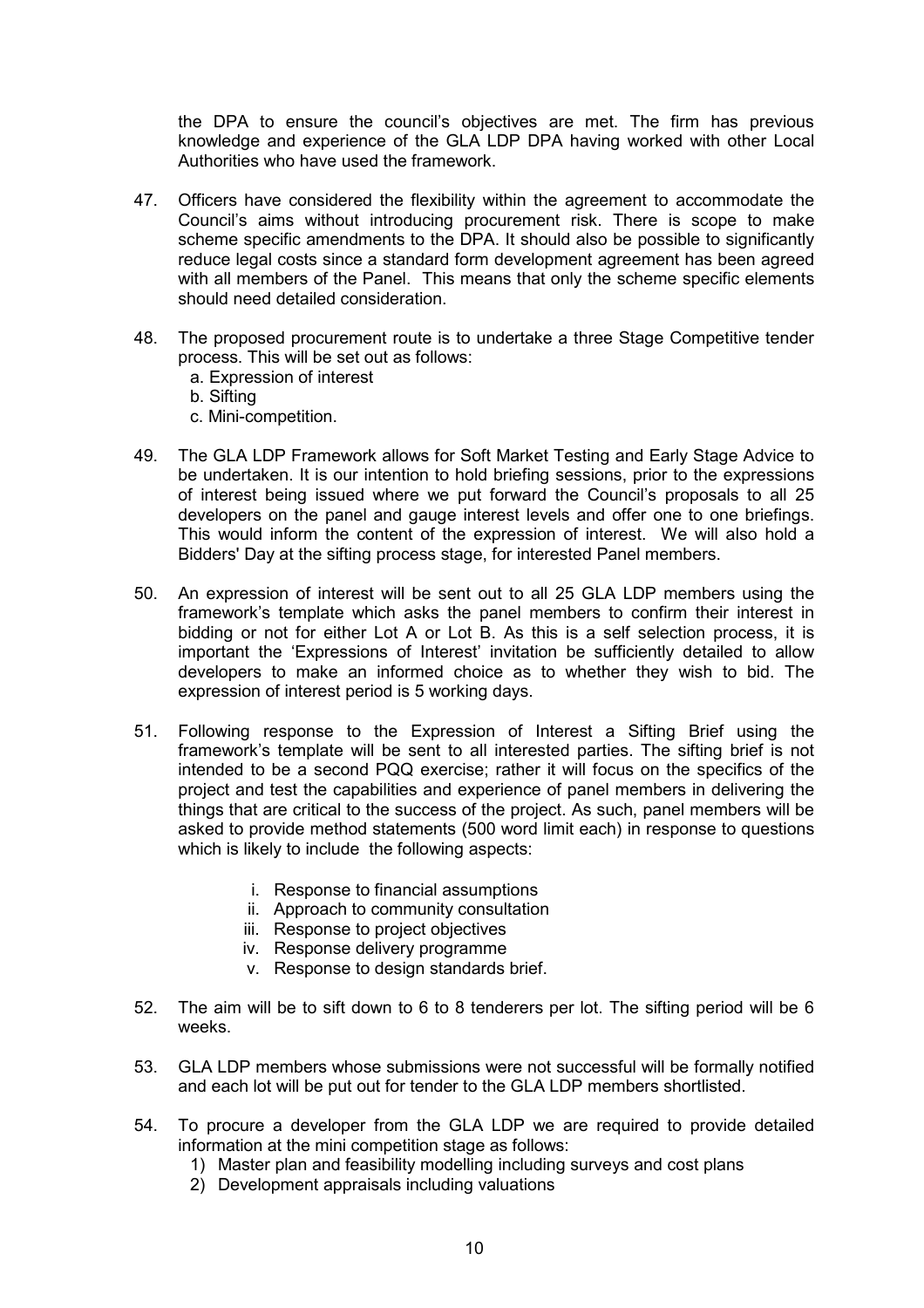- 3) Scheme specific amendments to the DPA
- 55. The technical and financial work has been undertaken with a combination of internal and external expertise. The scheme specific amendments to the DPA are being undertaken by Trowers and Hamlins with past experience of using the DPA.
- 56. Final amendments to the development appraisal and/or any variations to Lot A and Lot B will be subject to agreement by the Cabinet Member for Regeneration and New Homes before tender action begins.
- 57. Using the framework's ITT template, tenderers are likely to be asked to submit the following documents:
	- i. Development proposal include tenure mix
	- ii. Design quality approach method statement
	- iii. CVs of project team members and structure chart
	- iv. Branding/marketing proposal
	- v. Proposal on use of apprenticeships and local labour
	- vi. Project and site management proposals
	- vii. Financial bid based of the HCA's Development Appraisal Tool (DAT)
	- viii. DPA marked up with any amendments
- 58. Tenders will have an opportunity to seek clarification on the ITT before the submission deadline. Clarification meetings will be held with tenderers prior to evaluation to ensure the panel fully understands their submissions. All nonconfidential clarifications and responses will be shared with all tenderers.
- 59. The tender action period will be 8-10 weeks.
- 60. Following this tender action, Gateway 2 approval will be used to appoint the selected partners to enter into a DPA with the Council.
- 61. Tenderers whose bids were not successful will be formally notified.
- 62. Confirmation of selected tenderer(s) will be issued.

| <b>Risk</b><br>No. | <b>Identified Risk</b>                                                           | Likelihood | <b>Risk Control</b>                                                                                                                                                                                                                                                                               |
|--------------------|----------------------------------------------------------------------------------|------------|---------------------------------------------------------------------------------------------------------------------------------------------------------------------------------------------------------------------------------------------------------------------------------------------------|
| 1.                 | Insufficient market<br>interest                                                  | Low        | Soft market testing. Bidder's day to promote<br>programme. Develop proposals and<br>packages that offer benefit/ incentive to<br>developer and are sufficiently detailed and<br>clear, so that developers can make an<br>informed decision as to whether they wish to<br>pursue this opportunity. |
| 2.                 | Employer's<br>Requirements<br>inadequate or<br>diluted by<br>development partner | Medium     | Ensure a comprehensive quality and<br>deliverable specification is issued $-$ to this<br>end, officers have commission a Southwark<br>design and specification to inform the ERs.<br>Ensure the DPA enshrines robust                                                                              |

#### **Identified risks for the procurement**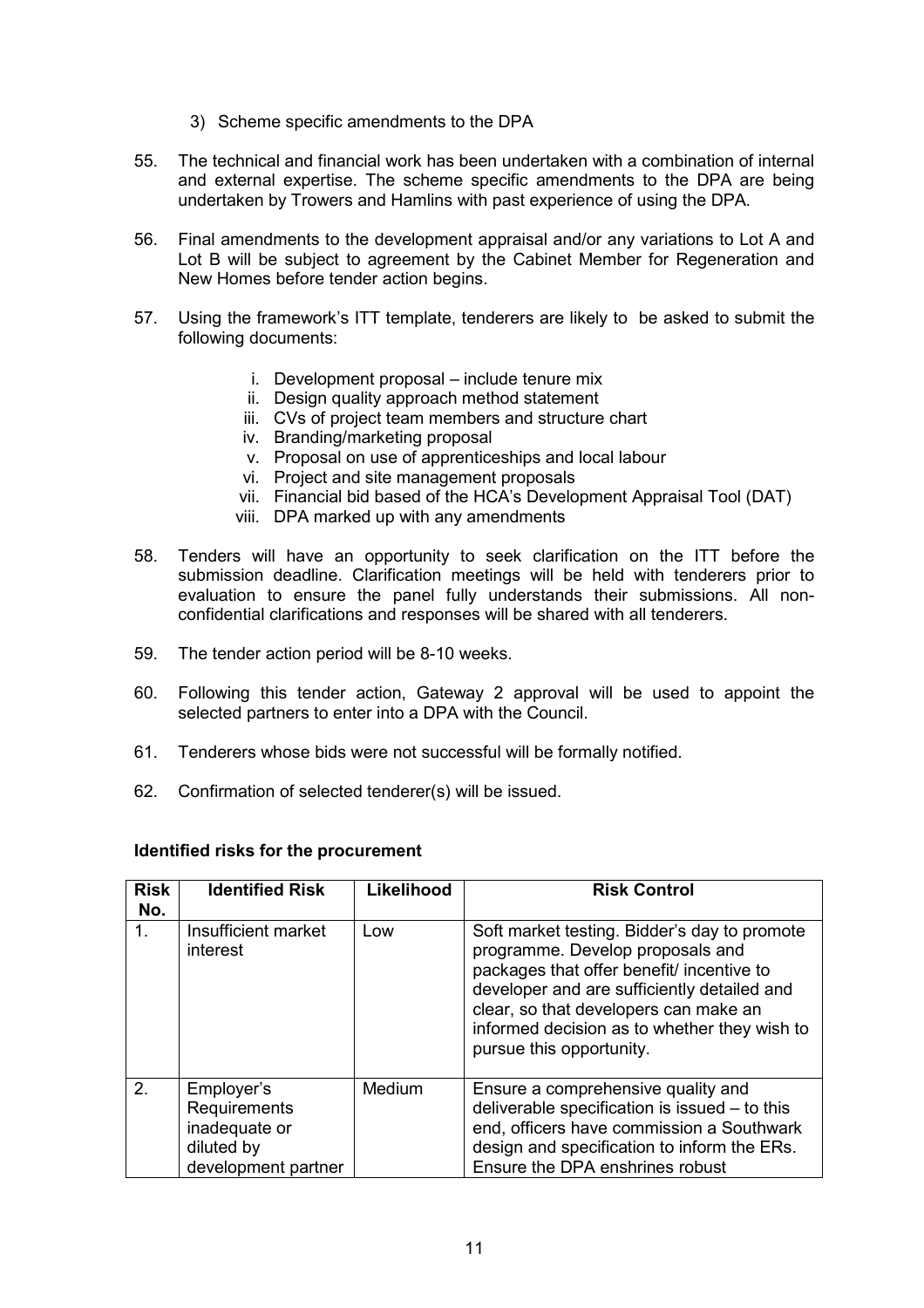| <b>Risk</b><br>No. | <b>Identified Risk</b>                                                                         | Likelihood | <b>Risk Control</b>                                                                                                                                                                                                                                                                                                                                                      |
|--------------------|------------------------------------------------------------------------------------------------|------------|--------------------------------------------------------------------------------------------------------------------------------------------------------------------------------------------------------------------------------------------------------------------------------------------------------------------------------------------------------------------------|
|                    |                                                                                                |            | governance agreements and conditions.<br>Establish a multi-disciplinary Project Team<br>who will be able to provide specialist<br>guidance to cover all areas required from the<br>specification and deliverables                                                                                                                                                        |
| 3.                 | Viability - packages<br>not viable                                                             | Medium     | Procured a competent financial and property<br>adviser to carry out development appraisal<br>exercise. Developers level of return<br>enshrined within the DPA, secure overage<br>on the title. Viability testing at agreed stages<br>and confirmation that the entire package is<br>viable throughout the term of the<br>development                                     |
| 4.                 | Do not achieve<br>competitiveness and<br>value for money                                       | Medium     | Tender is managed in a way that ensures a<br>degree of competitiveness with quantity<br>surveying and financial advice to scrutinise<br>the content of packages and site proposals.<br>Ensuring that the sites are packaged so<br>each lot is viable and attractive to the<br>market, whilst guaranteeing value for money<br>to the council.                             |
| 5.                 | Deadlock - council<br>and its development<br>partner fail to agree                             | Medium     | Ensure that conflict resolution/deadlock<br>feature within the DPA disincentivises<br>against disputes and gives sufficient comfort<br>that neither partner has the power to<br>override the other.                                                                                                                                                                      |
| 6.                 | Leveraging of<br>council assets<br>contravenes state<br>aid rule                               | Low        | Obtain legal advice to ensure state aid rules<br>are followed                                                                                                                                                                                                                                                                                                            |
| 7.                 | Developer's cost<br>inflation to mitigate<br>stall/failure due to<br>administrative<br>delays. | Medium     | DPA enshrines clear decision making<br>protocol - including parameters around<br>"reasonableness" that should give<br>developers sufficient comfort.<br>Effective use of existing processes to ensure<br>efficient decision making by senior officers.<br>Internal governance and approval<br>arrangements are realistically accounted for<br>in overall programme plan. |

# **Key /Non Key decisions**

63. Due to the impact this project will have across the borough over the 6 year life of the development agreement, this is considered to be a key decision.

# **Policy implications**

64. The programme has been shaped by the promises and commitments made in the Council Plan, such as building more quality affordable homes of every kind and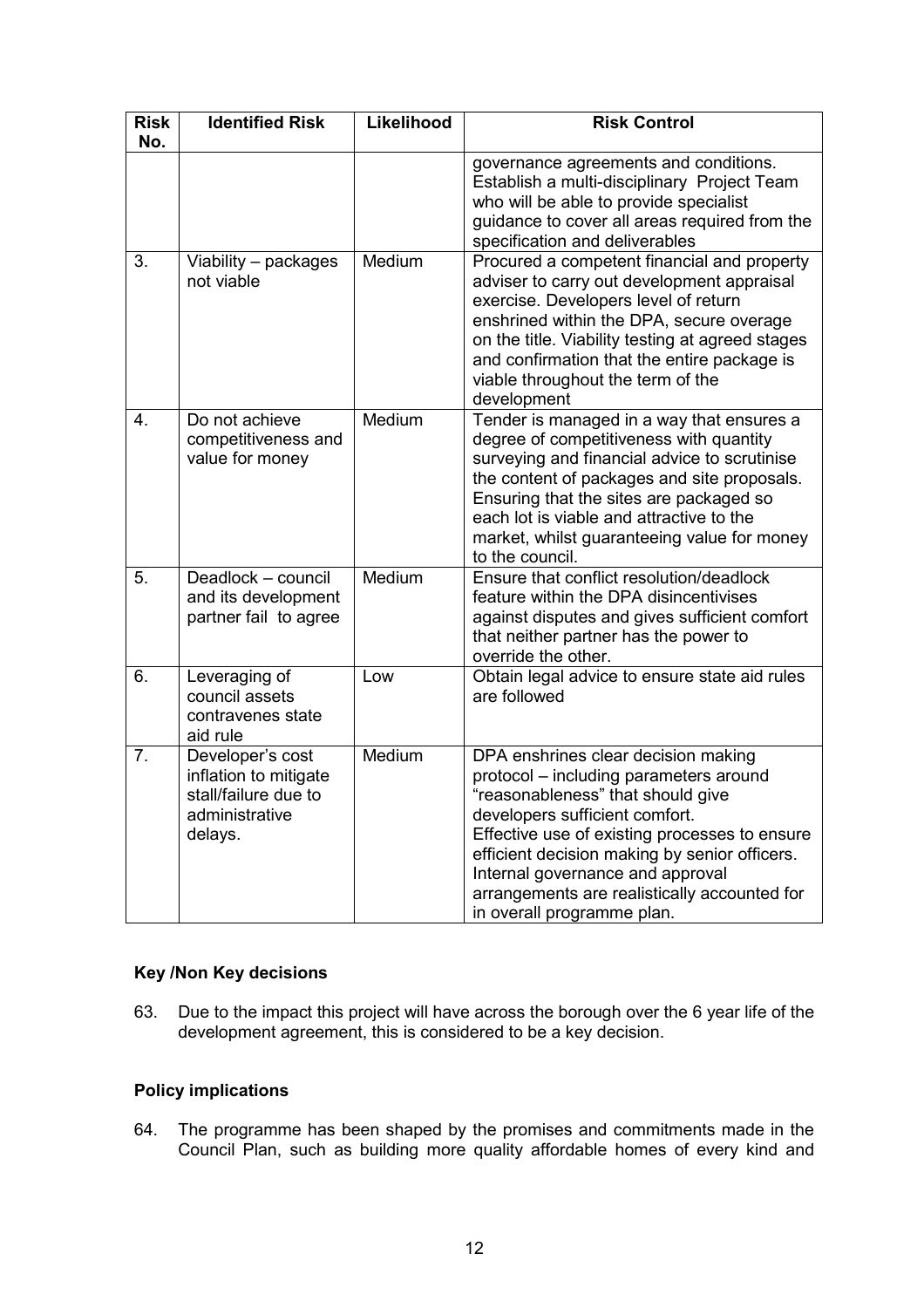revitalising our neighbourhoods making them places in which we can all be proud to live and work.

- 65. The development plan for the borough consists of the Mayor's London Plan, the Core Strategy 2011, the Saved Southwark Plan policies, the Aylesbury Area Action Plan, the Canada Water Area Action Plan, the Peckham and Nunhead Area Action Plan and a revised Canada Water Area Action Plan.
- 66. The New Southwark Plan is being prepared in consultation with residents, land owners, developers, employers, local organisations and other groups over the next two to three years, having commenced in October 2014. This New Southwark Plan will set out the strategy to bring the full benefits and opportunities of regeneration to all Southwark's residents.

| <b>Activity</b>                                                                     | <b>Complete by:</b> |
|-------------------------------------------------------------------------------------|---------------------|
| Enter Gateway 1 decision on the Forward Plan                                        | 27/04/2015          |
| <b>DCRB Review Gateway 1</b>                                                        | 20/07/2015          |
| <b>CCRB Review Gateway 1</b>                                                        | 17/09/2015          |
| Notification of forthcoming decision - Cabinet                                      | 13/10/2015          |
| Approval of Gateway 1: Procurement strategy report                                  | 20/10/2015          |
| Scrutiny Call-in period and notification of implementation of<br>Gateway 1 decision | 29/10/2015          |
| Completion of tender documentation                                                  | 30/10/2015          |
| Approval of Lots A & B Viability - IDM                                              | 01/11/2015          |
| Expression of interest to GLA LDP Panel Members                                     | 02/11/2015          |
| Closing date for receipt of expressions of interest                                 | 09/11/2015          |
| Sifting Brief to EOI respondents                                                    | 11/11/2015          |
| Bidders' Day                                                                        | 17/11/2015          |
| Closing date for receipt of response to Sifting Brief                               | 09/12/2015          |
| Completion of sifting exercise                                                      | 23/12/2015          |
| Invitation to tender to shortlisted tenderers                                       | 06/01/2016          |
| Closing date for return of tenders                                                  | 02/03/2016          |
| Completion of any clarification meetings                                            | 16/03/2016          |
| Completion of evaluation of tenders                                                 | 30/03/2016          |
| Forward Plan (if Strategic Procurement)<br>Gateway 2                                | 27/04/2015          |
| DCRB Review Gateway 2:                                                              | 18/04/2016          |
| <b>CCRB Review Gateway 2</b>                                                        | 28/04/2016          |

## **Procurement Project Plan (Key Decisions)**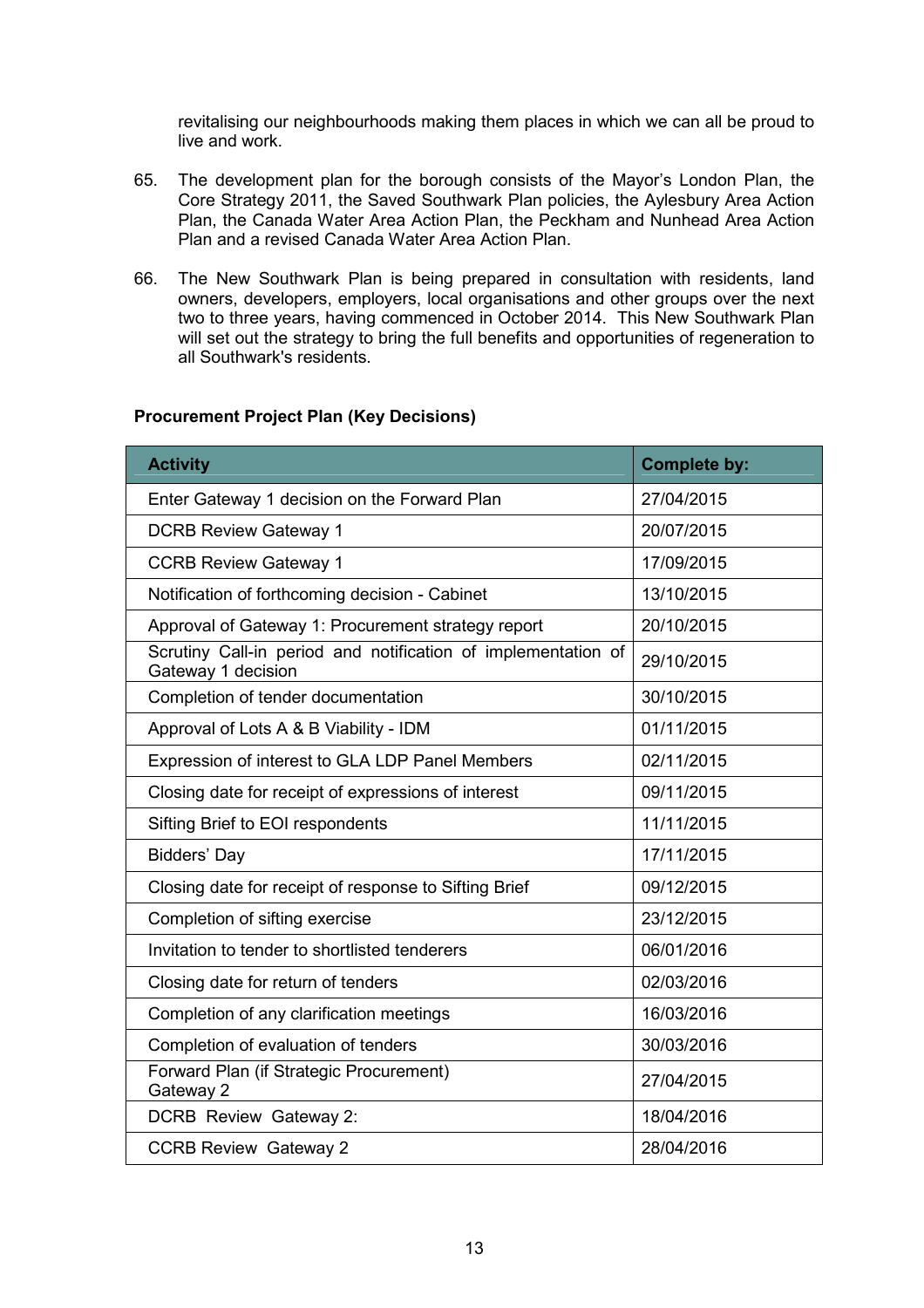| <b>Activity</b>                                                                                           | <b>Complete by:</b> |
|-----------------------------------------------------------------------------------------------------------|---------------------|
| CMT Review Gateway 2 (if applicable)                                                                      | N/A                 |
| Notification of forthcoming decision – IDM                                                                | 16/05/2016          |
| Approval of Gateway 2: Contract Award Report                                                              | 24/05/2016          |
| notification<br>оf<br>scrutiny Call-in<br>period<br>and<br>End of<br>implementation of Gateway 2 decision | 07/06/2016          |
| Contract award                                                                                            | 08/06/2016          |
| <b>Add to Contract Register</b>                                                                           | 10/06/2016          |
| Contract start                                                                                            | 11/06/2016          |
| Initial contract completion date                                                                          | 10/06/2022          |
| Contract completion date – (if extension(s) exercised)                                                    | 10/06/2026          |

## **TUPE/Pensions implications**

67. N/a

## **Development of the tender documentation**

- 68. The housing regeneration and delivery team will be responsible for developing the tender documentation for each lot to enable works to be tendered. Technical design requirements and specifications will be developed based on Southwark's Design Standards and Technical Specification. Policy related requirements will be referenced using relevant appendices, links and insertions.
- 69. The contract will be a Development Partnership Agreement which will be based on the specifics of the project being tendered.
- 70. The tender documentation will be based on a set of Employers Requirements which will include the following:
	- Development Partnership Agreement with scheme and Council specific amendments
	- A location plans and site plans
	- Confirmation of ownership of the site
	- Outline role/expectation of the Tenderer
	- Details of what is to be built, tenure and tenure mix
	- What funding/finance is available
	- Land sale/transfer arrangement
	- Timescales
	- Proposed management arrangement
	- Building Services performance specification
	- Southwark Design Guide.

## **Advertising the contract**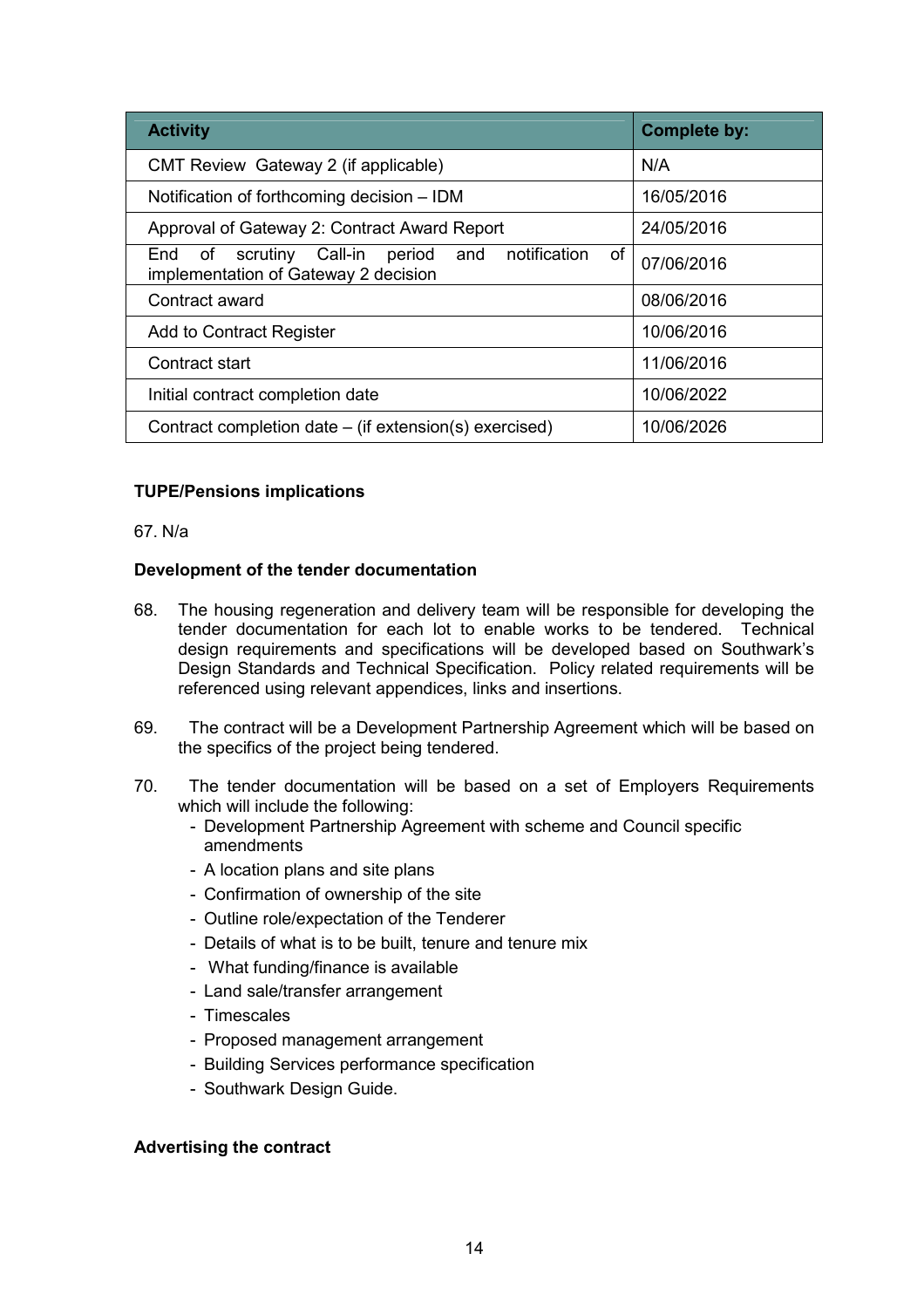71. Panel Members have been appointed to the GLA London Development Panel through a two stage restricted procedure in compliance with the Public Contracts Regulations 2006, advertised through a contract notice published in the Official Journal of the European Union (OJEU). Bidders shortlisted at Pre-Qualification Questionnaire (PQQ) stage submitted a tender response in December 2012**.** The Greater London Authority (GLA) procured the panel on behalf of itself and the authorities listed in OJEU notice (2012/S69-113942).

## **Evaluation**

- 72. There will be two evaluation panels, one evaluating the financial offer and the other quality. Both panels will have a minimum of three members.
- 73. At the expression of interest, the GLA LDP panel members will just be asked to give a simple "Yes" or "No" response and, if they are declining, a short statement explaining their reason. All panel members that express an interest will be invited to respond to the sifting brief.
- 74. The sifting brief will be evaluated on the following criteria:
	- i. Response to financial assumptions
	- ii. Approach to community consultation
	- iii. Response to project objectives
	- iv. Response to delivery programme
	- v. Response to design standards brief
- 75. The responses will be scored between 0 and 10 (where 0 is no response given and 10 is response that exceeds expectation). The aim will be to sift down to the top 6 to 8 highest scoring submissions per lot.
- 76. Respondents whose submissions were not successful will be formally notified.
- 77. Successful submissions for each lot will be invited to tender. Those not submitting a tender will be asked for a short statement explaining their reasons.
- 78. The evaluation of the tender returns will be based on a 70:30 Price/Quality split.
- 79. The quality criteria is likely to be:
	- i. Quality and employer's requirements
	- ii. Design approach consent
	- iii. Project management and resources
	- iv. Programme
	- v. Approach to gaining planning
	- vi. Construction approach and technical proposal
	- vii. Risk assessment
	- viii. Health & Safety
- 80. The financial offer will be checked against Schedule 6a of the Framework agreement and is likely to be evaluated on the following criteria:
	- i. Sale values (the value the developers will achieve from the sale of the new homes)
	- ii. Construction costs (the contract value and on-costs of the build)
	- iii. Land value (the amount the developers will pay the council for the land)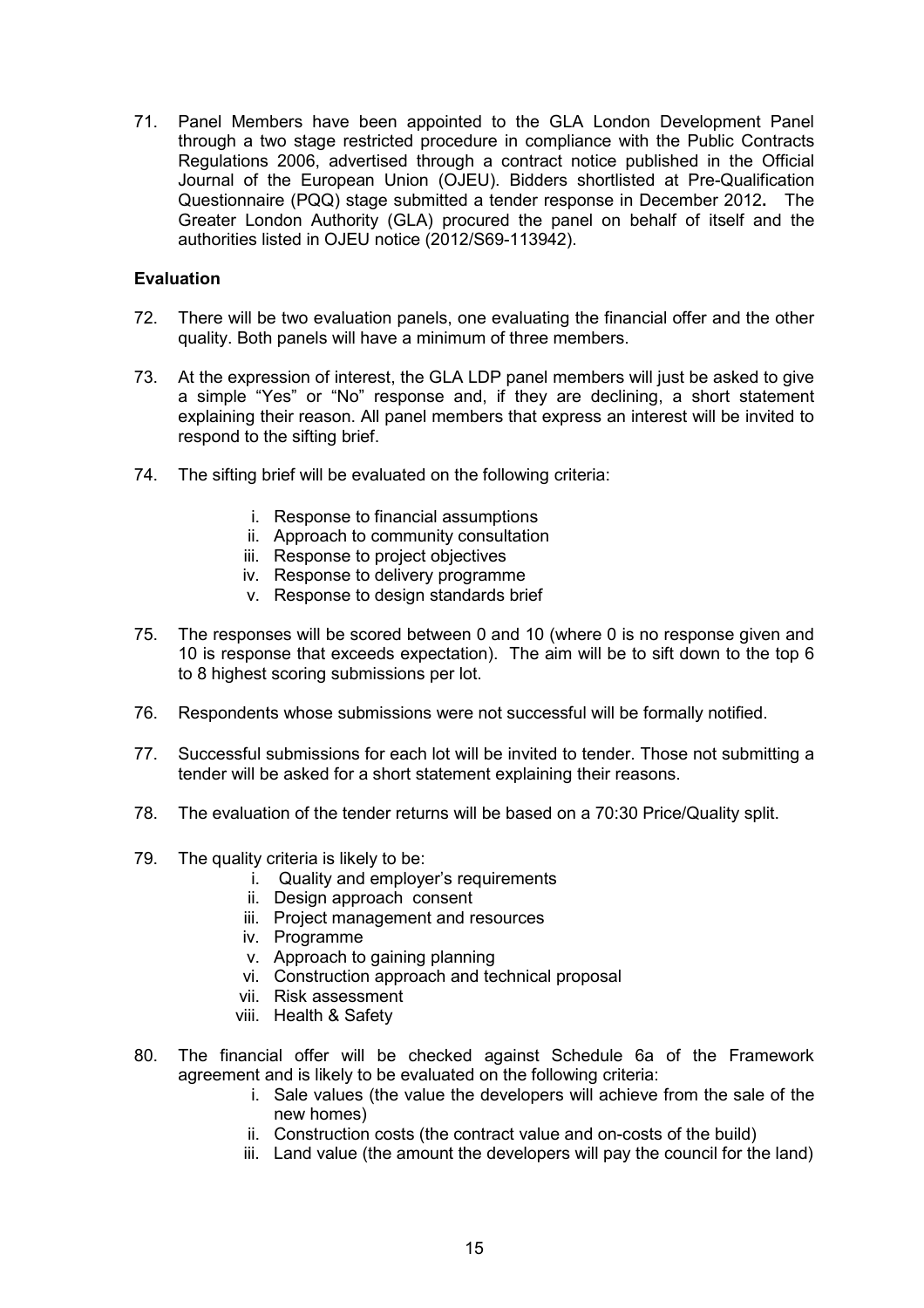- iv. Overheads and profit (the compensation the developers expect from their investment).
- 81. In respect of the financial offer the tenderer with the most competitive offer will receive the maximum score in each criterion. Each remaining tenderer will be awarded a scored based on the percentage difference between their offer and the most competitive offer.
- 82. Notwithstanding the scoring methodology referred to above, tenderers will be advised that the council will scrutinise very carefully any tender that contains a financial offer which appears very low (having regard, amongst other things, to the financial offers submitted in the other tenders received) and will reject abnormally low offers in compliance with the Lead Authorities' power under regulation 30(6) of the Public Contract Regulations 2006 (as amended) to disregard/reject any Tender that is abnormally low.
- 83. The overall score of price and quality added together will be used as the assessment to appoint the selected development partner for each lot. Where the same panel member is the successful bidder for both lots only one lot will be awarded to that bidder. The decision making process for dealing with this likelihood will be clearly specified within the tender documentation.

### **Community impact statement**

- 84. A robust consultation programme, that takes into account the views of all residents and relevant stakeholders as well as engaging with those that live in the vicinity of any new development site, has been developed and is being implemented.
- 85. To ensure community engagement is inclusive, open and accessible to all, we are also consulting with service users, internal stakeholders and affected businesses.
- 86. A community impact statement will be collated to capture community priorities, issues and needs, in particular groups displaced or impacted by the development proposal. It is proposed that the community impact statement will focus on two distinctive communities:
	- § Geographical communities people living, accessing or working close to the development
	- § Community of identity groups that share characteristics such as the older people, minority ethnic groups, faith groups, people with disabilities and young people, etc.
- 87. Under the Equality Act 2010's Public Sector Equality Duty (PSED), as a public body we must have due regard to the need to:
	- 1) Eliminate unlawful discrimination, harassment and victimisation
	- 2) Advance equality of opportunity between different groups
	- 3) Foster good relations between different group
- 88. Officers will conduct an equalities impact assessment to ensure that there is no disproportionate or discriminatory impact on groups with protected characteristics.

#### **Sustainability considerations**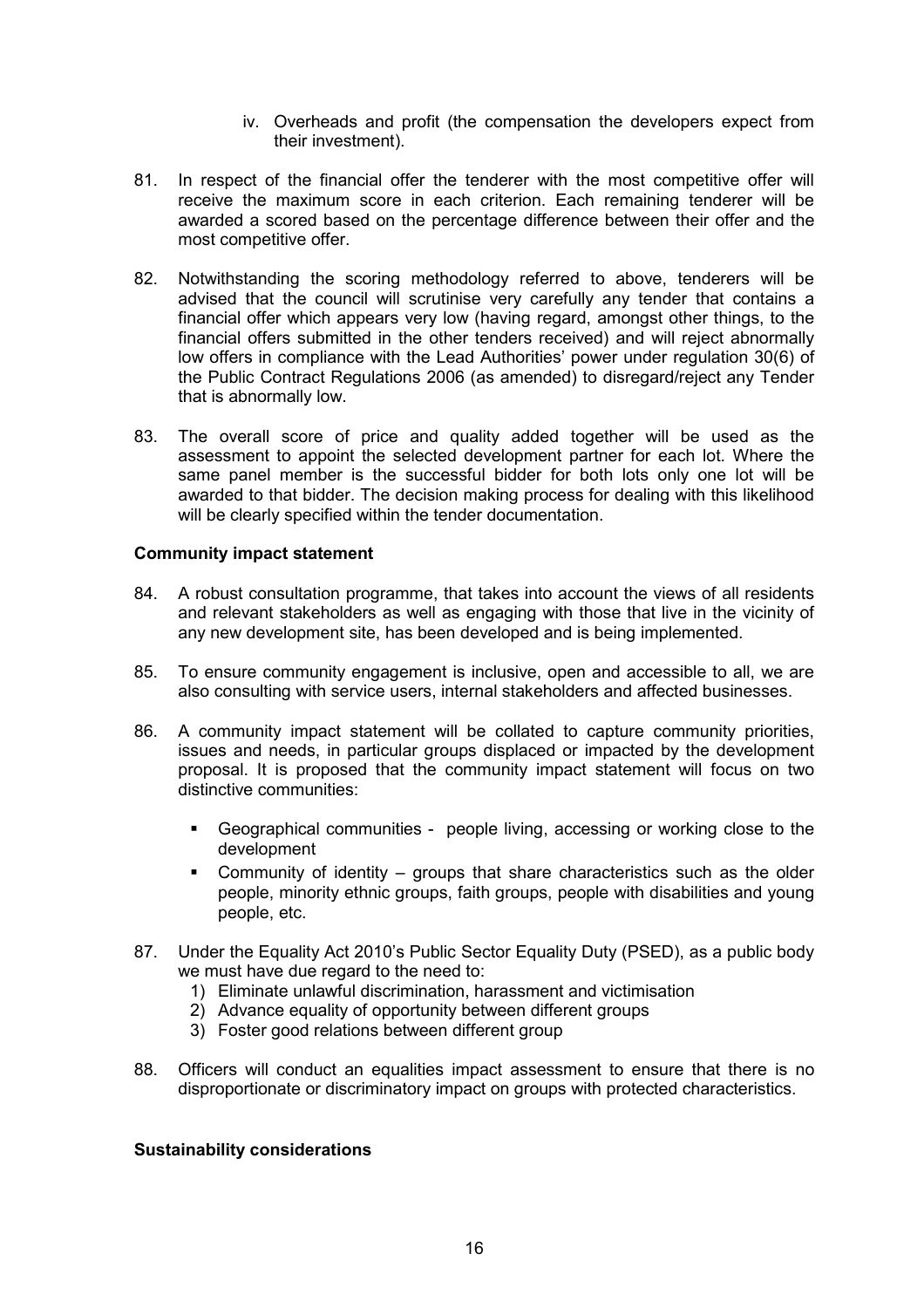- 89. The Public Services (Social Value) Act 2012 requires the Council to consider a number of issues including how what is proposed to be procured may improve the economic, social and environmental well-being of the local area. These issues are considered in the following paragraphs which set out economic, social and environmental considerations.
- 90. The Council's approach to procurement of the design, development and construction processes will ensure a requirement to maintain and improve sustainability to each tendered project.
- 91. All homes will have to achieve the Code for Sustainable Homes Level 5 (CfSH5); measures will have to be taken at all stages of development to achieve this.
- 92. At design stage, requirements will be in place to meet sustainable specifications including the following :
	- Energy efficiency
	- Reduce carbon emissions
	- Conserve water & energy
	- Mitigate flooding risk
	- Safeguarding biodiversity.
- 93. During construction the appointed contractor/developer will be required to adhere to guidelines outlined in the London Construction Guide which include and are not restricted to the following:
	- Procuring and using materials sustainably
	- Selecting materials with low lifecycle impacts
	- Using local materials
	- Use of materials with high recycled
	- Meet minimum standards set out in Building Regulations.

#### **Economic considerations**

- 94. The programme will be subject to Section 106 Planning Obligations and Community Infrastructure Levy (CIL) to address the impact of development on the various sites.
- 95. Section 106 planning obligations will be used to address site specific impacts of developments, such as jobs during construction and replacement employment and mitigations against loss of employment floor space on or near the site.
- 96. CIL, on the other hand, will be used to fund local and strategic infrastructure required to support growth across the borough.
- 97. As part of the DPA, we will seek commitment to employ local labour, and promote and use local suppliers and businesses where applicable.
- 98. The programme will also seek to deliver more affordable low-cost market housing through its intermediate rent product which will be targeted at key workers and other middle income households that are being priced out of the inner London homeownership and private rental markets.

### **Social considerations**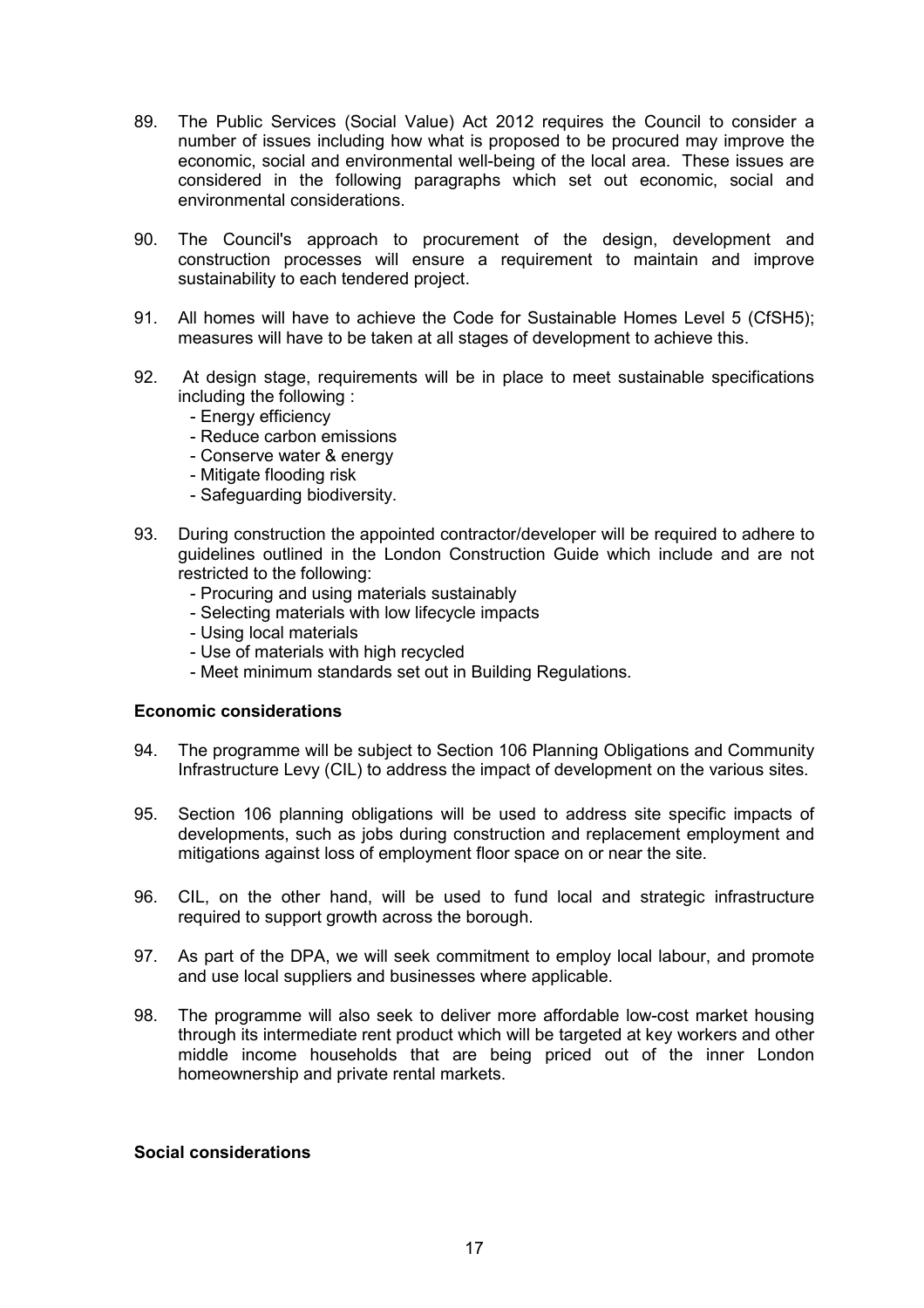- 99. As the council explores ways it can continue to deliver value for money, it is essential that it makes even better use of its resources to meet the needs of residents and businesses in the borough.
- 100. The Southwark Regeneration in Partnership Programme seeks to maximise the utility, value and quality of council buildings and services by leveraging in the investment and expertise of established developers through a joint partnership. In doing so it will deliver high quality homes and public buildings and improved life changes for current and future generations while minimising the cost burdens of regeneration to the council.
- 101. Each site within the programme will deliver high quality affordable homes of all kinds to meet housing need, and together the sites will also offer improved health, education, social care and commercial facilities to ensure that residents are able to access the support and services they need within their community
- 102. The social rent homes delivered will be retained as council homes on the same terms as those delivered via the direct delivery programme.
- 103. The council is an officially accredited London Living Wage (LLW) Employer and is committed to ensuring that, where appropriate, development partners engaged by the council to provide works or services within Southwark pay their staff at a minimum rate equivalent to the LLW rate. It is expected that payment of the LLW by the successful development partner for this contract will result in quality improvements for the council. These should include a high calibre of multi-skilled operatives that will contribute to the delivery of works on site and will provide best value for the council. It is therefore considered appropriate for the payment of LLW to be required. The successful development partner will be expected to meet the LLW requirements and contract conditions requiring the payment of LLW will be included in the tender documents. As part of the tender process, bidders will also be required to confirm how productivity will be improved by payment of LLW. Following award, these quality improvements and any cost implications will be monitored as part of the contract review process. Officers will investigate how to incorporate a requirement to enhance employment opportunities.
- 104. The council recognises that apprenticeships are an important route to sustainable employment for our residents and a great way to develop local talent for businesses and is committed to ensuring that its partners and their supply chain support its efforts to create 2,000 new apprenticeships in the Borough by offering apprenticeships and other employment training opportunities to local people. In that vein, developers will be required to provide a minimum of 1 apprenticeship per £1m spend per lot.

#### **Environmental considerations**

- 105. In line with the Energy and Carbon Reduction Strategy, we will work towards the target reduction rate for new council build homes of 15% by 2022.
- 106. We will aspire to achieve Code for Sustainable Homes Level 5, and therefore have to reduce carbon emissions, conserve fuel and energy as set out in Building Regulations (Part L) Value the Environment.
- 107. Specifications outline that there should be an efficient approach to waste management. At design stage there is direction for designers to exercise reasonable skill care and diligence in the selection of materials. At construction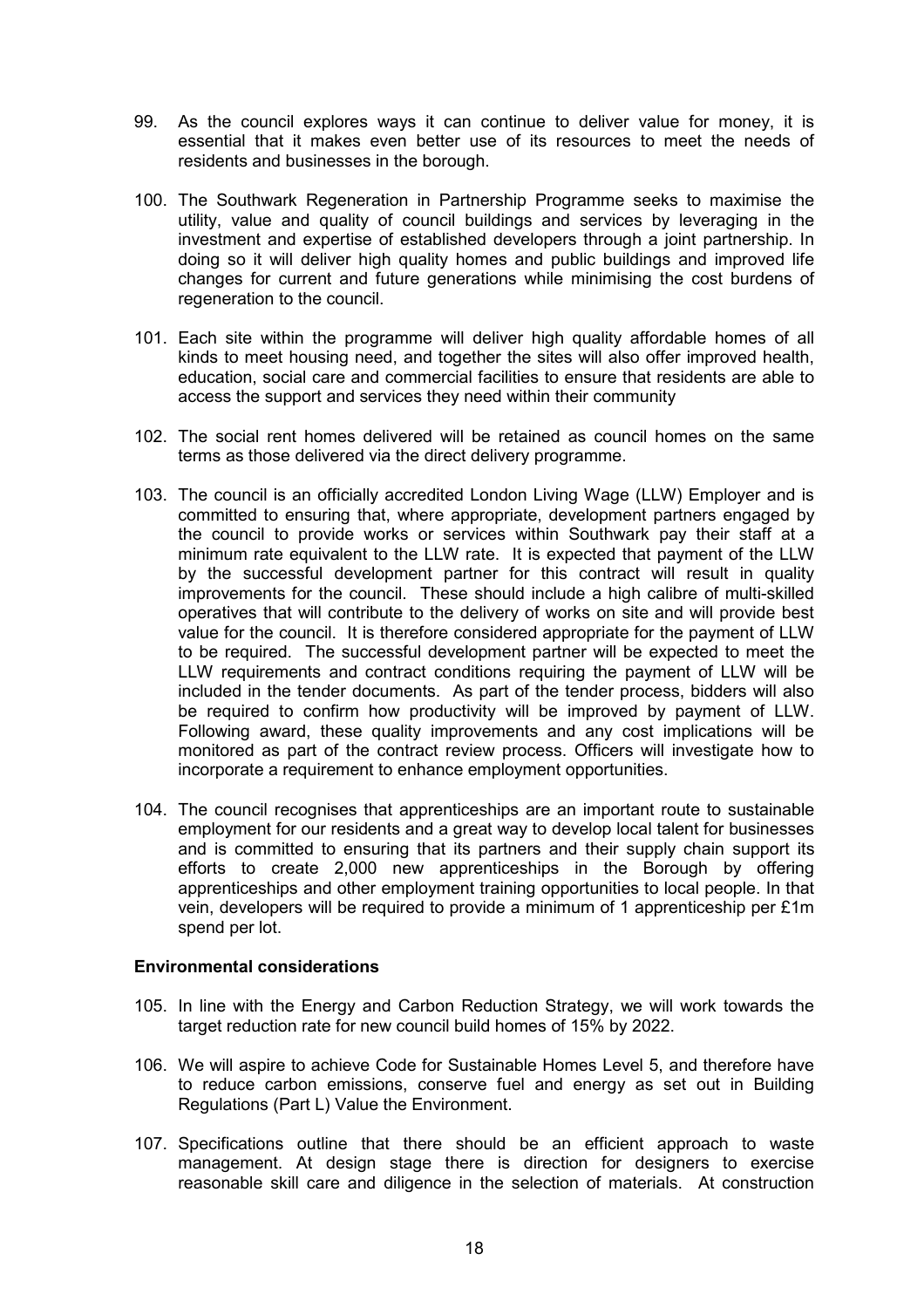stage contractors are required to minimise construction waste and maximise the use of recyclable /reusable products and materials.

108. Specifications stipulated within the Employers Requirements will ensure that development activity is controlled in a way that positively contributes to achieving sustainability.

### **Plans for the monitoring and management of the contract**

109. At a strategic level the programme will be overseen by a Project Board. The Housing Regeneration and Delivery team will carry out contract administration, management and monitoring of this programme. Operationally, project coordinators will be responsible for day to day management and monitoring of the DPA contract, responsibilities will include seeking gateway approvals, main point of contact, budget control, administrative duties, etc.

### **Staffing/procurement implications**

- 110. The Housing Regeneration Programme Manager will be responsible for the delivery of the overall programme, under the management of the Head of Regeneration - Capital Works and Development, will be responsible for ensuring that the programme is adequately resourced and coordinated to deliver its objectives and procured efficiently and effectively in accordance with best practice for major projects procurement. The Team has recently been restructured and along with new appointments is able to manage this additional workload.
- 111. The procurement of the development partner required the earlier procurement of additional support strands such as architectural services that carried out feasibility studies and initial design development, financial and valuation consultants who undertook valuations and the development appraisals, legal consultants who provided procurement advice and drafted the DPA.

## **Procurement decision making framework**

- 112. A key advantage of using the GLA LDP framework is its efficiency the GLA estimates that the process should take approximately 6 months from EOI to award. However, it also means that developers that have signed up to the framework expect quick decision making.
- 113. As such the council must be clear about its red lines and outcomes, be able to take decisions quickly during the tender action and to expedite the approval process.
- 114. As the programme includes sites and deliverables that impact upon a number of service areas, the key to the success of this process is cross departmental involvement through a decision making framework that prioritises, and resolves tensions between objectives quickly.
- 115. A procurement management group of internal stakeholders will be established to input into the tender documentation and, during the tender, clarifications, evaluations and subsequent gateway reports. Membership will include officers from Finance, Procurement and Legal so that their supplementary advice can be incorporated during report drafting. This is contingent on advance notification of timetable and meeting dates, and buy-in from all participants. In stage decisions will be taken by the director of regeneration and the regeneration – capital works and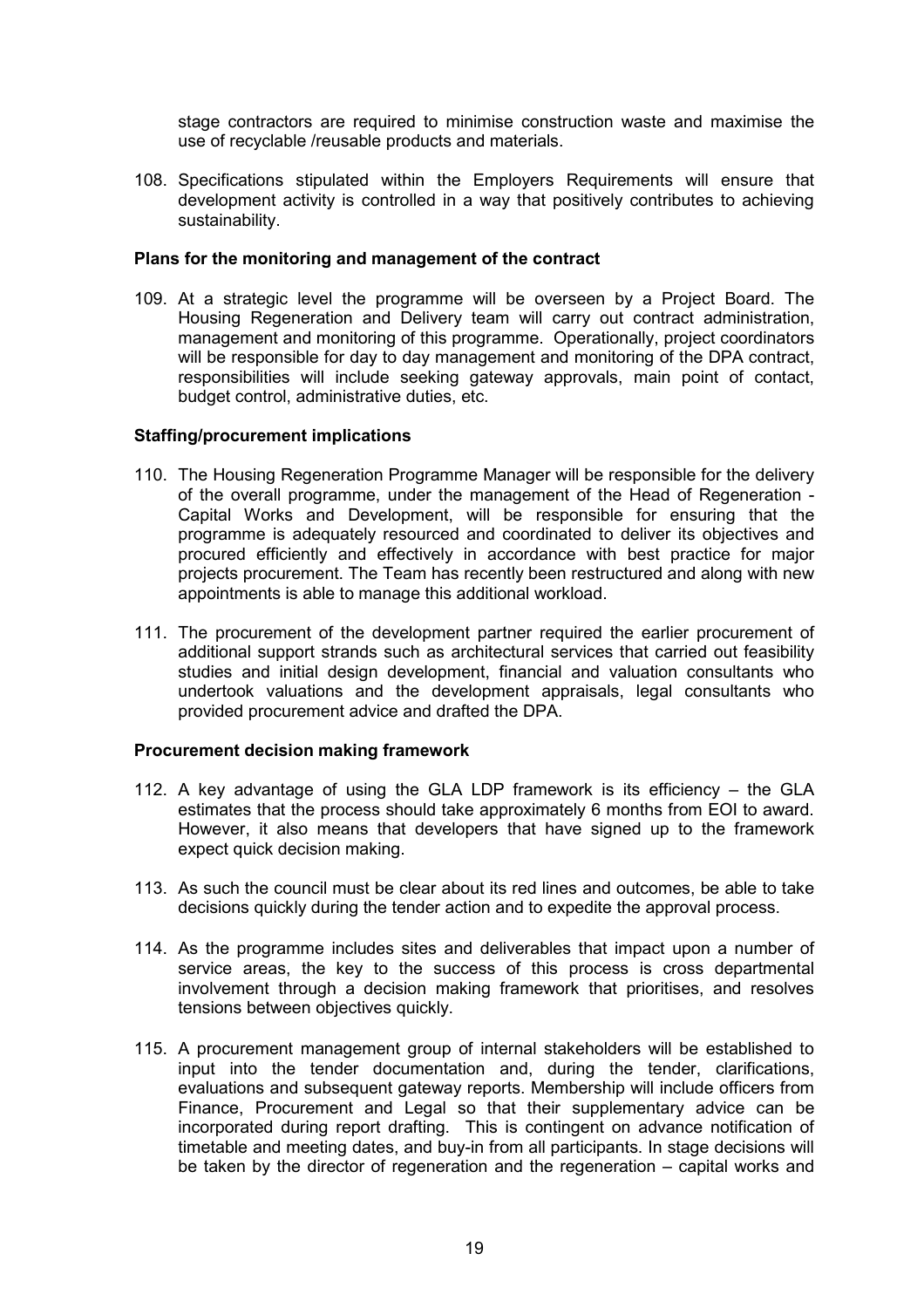development team will be responsible for managing the process and outcomes. The financial implications of the successful bid will be signed off at the Housing Investment Board prior to seeking approval of contract award.

### **Property implications**

- 116. This proposal seeks to bring forward 19 or more sites for a partnership initiative which will deliver mixed-tenure and mixed-use development in many parts of the borough. It will make a significant contribution to the new council homes target.
- 117. The recommended approach is a departure from traditional disposals in which an individual site would typically be marketed for bids, with the successful bidder then taking a scheme through the planning process. While the traditional disposal route would be expected to bring affordable housing through planning policy, it would not deliver any more than the policy level. In order to secure additional provision and ownership by the council, a procurement of some kind would inevitably be required. The strategy set out here enables the council to use an existing framework and thereby reduce the time and resource needed in comparison with other routes.
- 118. Appraisal work already carried out demonstrates that the sites being considered for inclusion have an aggregate capital value of over £100m currently, assuming each were sold by way of an individual open market disposal for a planning compliant scheme, i.e. one with 35% affordable housing. This figure does not allow for developers being willing to bid over market value in order to secure scarce development land in a competitive environment.
- 119. The proposal therefore takes in a significant number of assets. For comparison, the total in recent years from all property sales and related receipts throughout the council has been circa £50m per annum. With a restricted tenure mix the value of sites would be affected and non-financial returns and/or variations from the usual market value basis of disposal would need to be considered.
- 120. The council is legally required to secure the best consideration reasonably obtainable for property sales, except for those from the Housing Revenue Account to which different conditions apply. The council has discretion, subject to state aid compliance, to approve a reduction from that level of receipt of up to £2m in each case. Discounts in excess of £2m have to be approved by the Secretary of State. Applying to the Secretary of State may require a decision by Council Assembly.
- 121. In assessing whether bids by partners meet this duty, the council could take account of non-financial benefits such as new housing to rent against the likely cost of acquiring such housing from developers or through direct delivery. With a package of sites the value and benefits may be considered on an aggregate basis. Any council requirement which reduces the amount of private development for sale will in turn reduce the value of the site to a developer and the amount they are willing to bid.
- 122. Market activity and the wider economy will affect the appetite of developers to bid for these packages of sites and conditions at present are favourable. Bid returns will be compared with valuations. This will help to minimise the risk that releasing a large number of sites would have a downward effect on value. It may be necessary to review tenure mix and package composition and this report seeks to delegate approval of the final package to the Cabinet Member for Regeneration and New Homes. If our marketing generates proposals which overall are not considered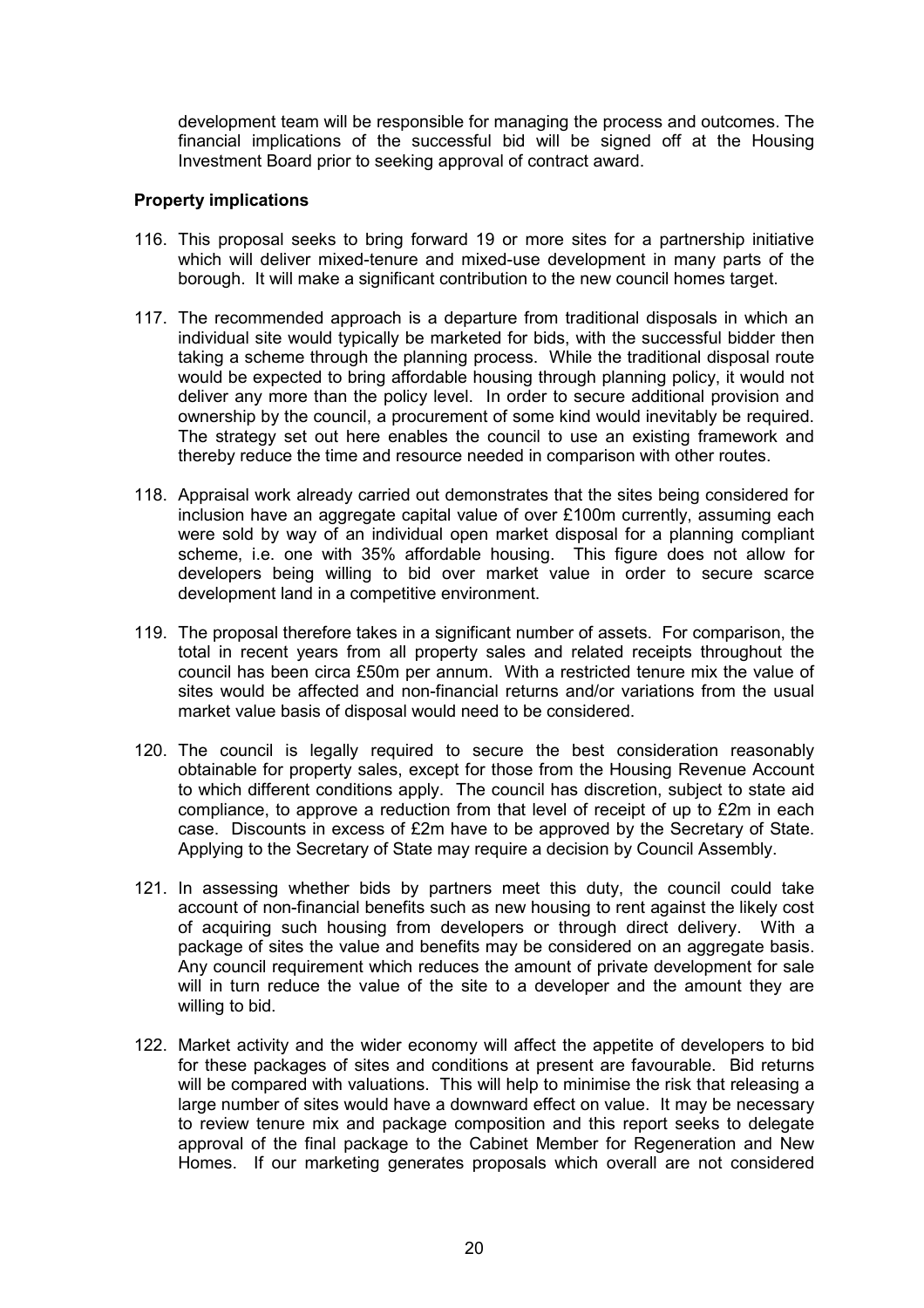acceptable, it will be necessary to reappraise the mix. This will be kept under review.

123. Some sites considered for inclusion are subject to residential or other occupation. If these sites are taken forward, acquisition of interests and/or relocation of occupiers will be needed with compensation to be determined. Further authorities may be needed for related activity such as acquisitions, compulsory purchase, central government consents and these will be sought if and when appropriate.

### **Financial implications**

- 124. In setting out the requirements for the programme the following financial assumptions have been made:
	- 1) There will be no net capital cost to the council on completion of the programme, this is predicated on a
		- i. fixed price for the land value and a profit sharing overage on sale values,
		- ii. the return on investment for the programme will be based on a minimum 30 year cash flow
	- 2) The development costs for the council homes and council facilities will be delivered through either cross subsidy from sales or land values.
	- 3) The council will retain the freehold.
	- 4) All social rent units will be council homes with rents and service charges in line with those delivered by Direct Delivery.
	- 5) Intermediate units and private units will be held by the developer.
- 125. As outlined in paragraphs 22 to 25, the development appraisals being carried out by BNP Paribas and Lambert Smith and Hampton suggest that while an equal mix of tenures is viable on a majority of sites, a variation to the sites where a third across all tenures is unviable (with the baseline being a planning compliant scheme on all sites) would greatly improve viability across the entire package.
- 126. Indicative figures on the variant mix option suggest a potential gross development value of over £500,000,000 with a positive aggregated residual land value and a viable profit on build costs.
- 127. This suggests that the package will attract sufficient market interest and competitive value to achieve the following best value objectives:
	- i. Deliver council homes and facilities at nil capital outlay from the council
	- ii. Achieve a per unit cost for the council homes that is comparable or better than that could be achieved via direct delivery
	- iii. Generate a capital receipt and full cost recovery for the council
	- iv. Generate future revenue streams and create savings across service departments
- 128. Taking into account the financial value of the above outcomes, it is considered that the differential in the value between the disposal of the sites and their development through the Southwark Regeneration in Partnership Programme will not be significant. If grant or external funding is available to support the delivery, this will be pursued.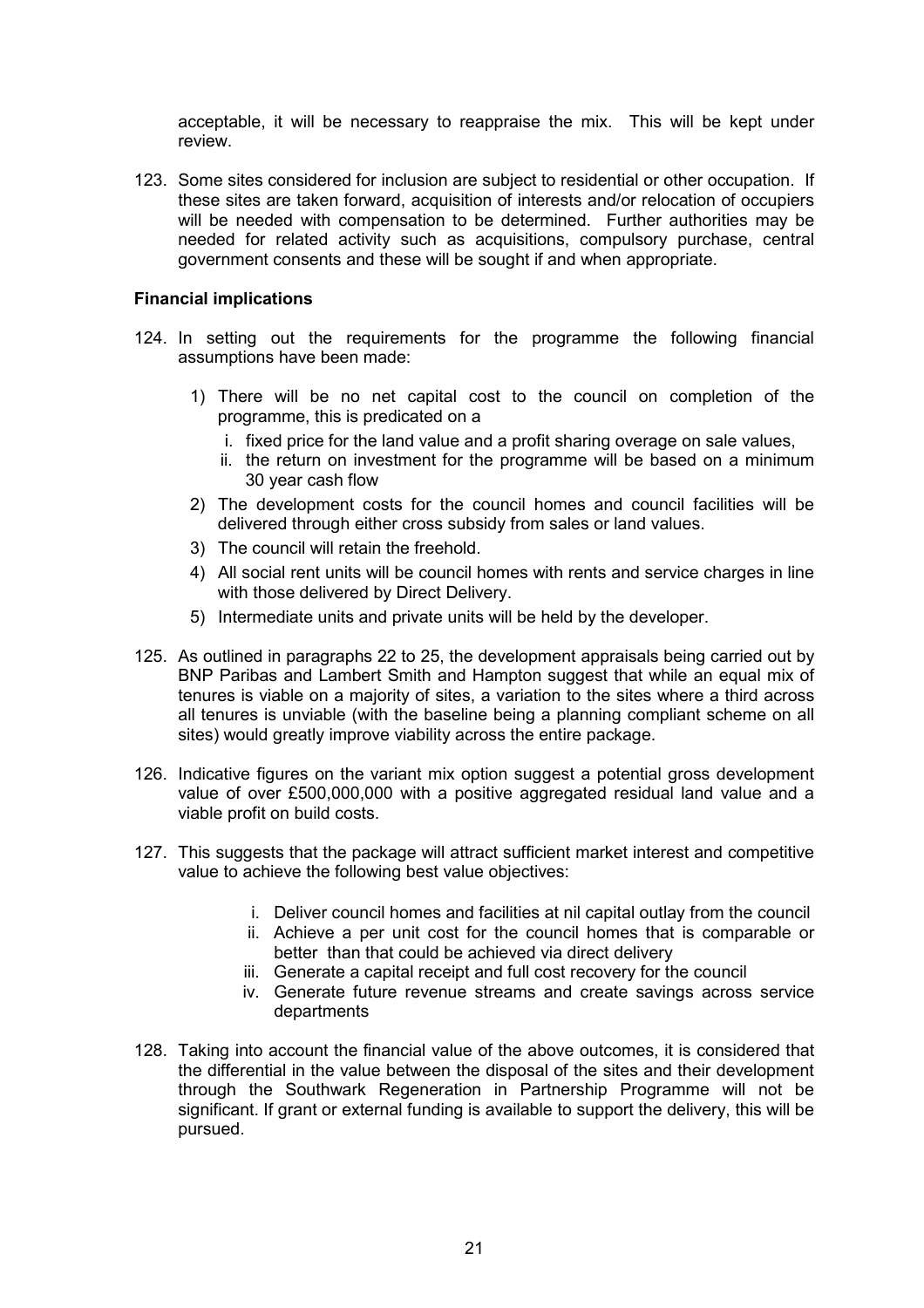- 129. An initial budget of £2.5m was established from the Housing Investment Programme and the Regeneration and Development Reserve towards feasibility and legal costs. However, an additional budget of £2m is now required to meet the following costs:
	- 1) Planning costs including technical surveys £1.75m
	- 2) Stakeholder consultation £10,000
	- 3) Procurement costs including soft market testing £40,000
	- 4) Contingency/risk pot £200,000
- 130. This additional budget requirement is expected to be funded from the re-profiling of existing estate regeneration commitments within the Housing Investment Programme. This budget virement will be reflected in the 2015/16 quarter 2 capital monitor report to cabinet for formal approval.
- 131. Officers are also reviewing the option of the above costs of progressing the scheme to development stage to be reimbursed to the council, in future, under the development agreement between the council and the development partners.
- 132. Once the agreed sites are progressed to development stages, land appropriation issues between the general fund and the housing general fund will also need to be clarified and confirmed.

### **Legal implications**

133. Please see concurrent from the strategic director of law and democracy.

## **Consultation**

- 134. A robust consultation strategy to involve internal and external stakeholders will be central to the delivery of both lots of sites; a range of consultative tools are being applied to maximise engagement, involve residents and key partners, including those that live or have an interest in the immediate vicinity of any new development.
- 135. A comprehensive and inclusive approach to promote, educate and engage stakeholders on the regeneration development proposal has been adopted, supplemented by a consultation timetable. The Council's strategic and local consultative groups (area forums, community councils, tenant associations and resident steering groups and other interest groups) are being engaged using correspondence, public meetings, information packs and various social media formats.
- 136. The consultation programme is being delivered on a site specific and phased basis. Site specific consultation invitations and events are extensively publicised and each site has an allocated project co-ordinator lead to manage the development proposal consultation process. To maximise inclusiveness and participation project coordinators will provide sufficient meeting notice; and will minimise barriers of engagement by targeting all marginalised local groups.
- 137. Ward Councillors are being fully briefed prior to any public consultation and their comments/feedback incorporated into any initial proposals. Council officers will meet with T&RA groups following the Councillor briefings and again, prior to any public consultation.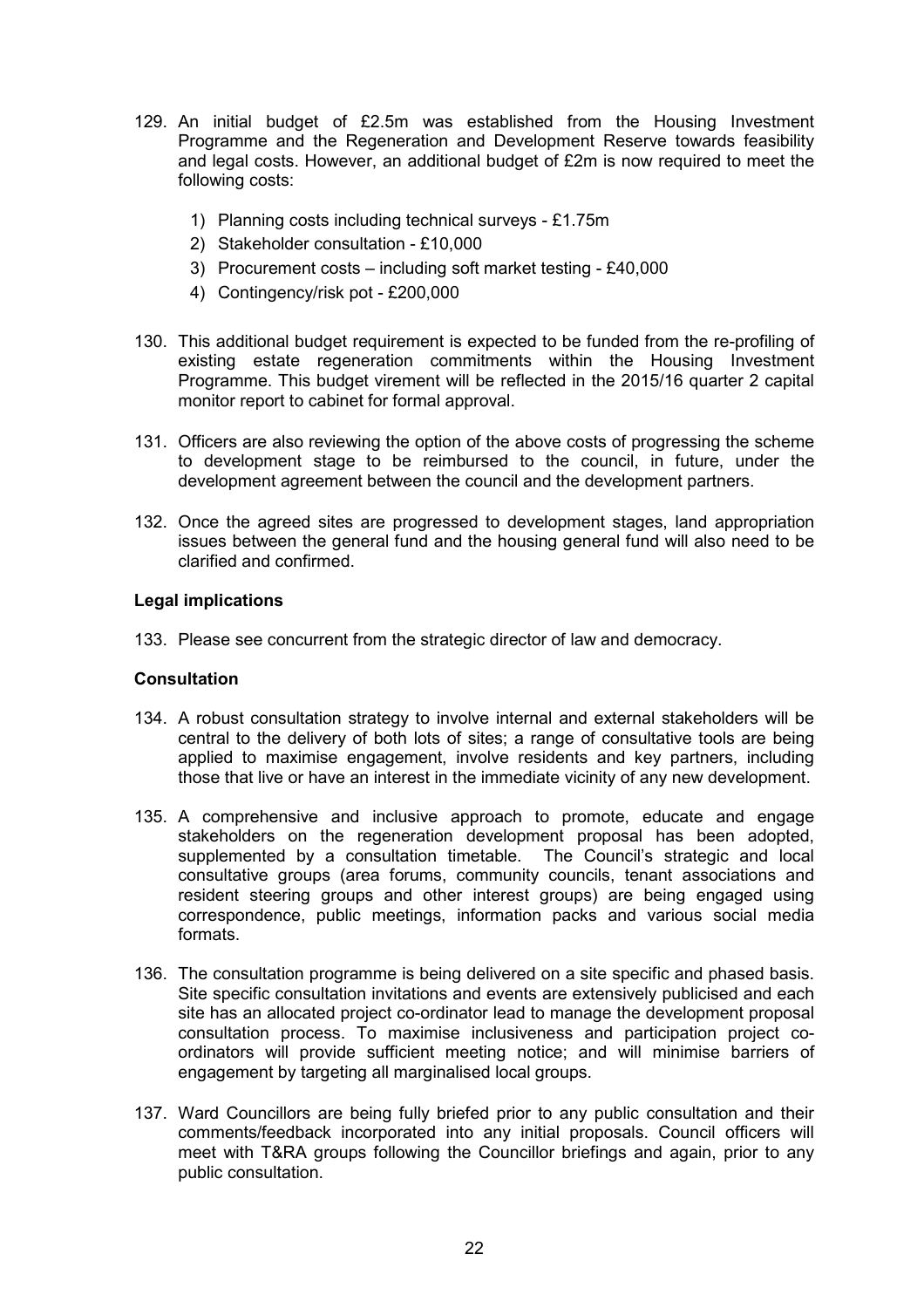### **Other implications or issues**

138. None

## **SUPPLEMENTARY ADVICE FROM OTHER OFFICERS**

### **Head of Procurement**

- 139. This report is seeking approval for the procurement strategy for two development partners to deliver quality affordable homes and other facilities via the GLA's London Development Panel framework (LDP). The report seeks approval to enter into the joining agreement with the LDP and confirms the programme will be for a period of 6 to 10 years.
- 140. The report explains that the sites will be packaged into two lots ensuring the best financial viability for the council and interest from the 25 specialist developers on the framework.
- 141. The report confirms that LDP framework is an EU compliant route for procurement and that all of the providers that appear on this framework have been subjected to a full EU procurement process.
- 142. The project timetable included within the report is both reasonable and achievable for the proposed procurement strategy, provided that appropriate resources are allocated to the project at the appropriate time.
- 143. Paragraphs 72 to 83 confirms the evaluation methodology for this procurement will be on the basis of the most economically advantageous tenders and in determining this will use a weighted evaluation model of 70/30 price/quality for both lots . The report confirms that the operating rules laid down by the frameworks allow for this model to be adopted.
- 144. Paragraph 115 confirms that a delivery programme board has been set up to ensure the programme is tracked and successfully delivered. Within these governance arrangements it is important that an appropriate mechanism is in place to decide on the use of the frameworks or approved list for each scheme.

## **Director of Law and Democracy**

- 145. This report seeks the approval of the cabinet to a number of recommendations relating to the procurement strategy for the Southwark Regeneration in Partnership in Partnership Programme (as further in paragraphs 1-5) and to the Leader in relation to agreement of detail relating to the lots, and contract award (as noted in paragraphs 6 and 7). As this is a strategic procurement (having an estimated contract value in excess of £15m) then the approval of the procurement strategy and award is reserved to cabinet.
- 146. The nature of the contracts to be procured are such that they are subject to the full tendering requirements of the Public Contract Regulations 2015. However as noted in this report, the intention is for the council to award 2 contracts after undertaking mini-competitions through the GLA LDP framework, which has been procured through an EU compliant process, and therefore meets the 2015 regulation requirements.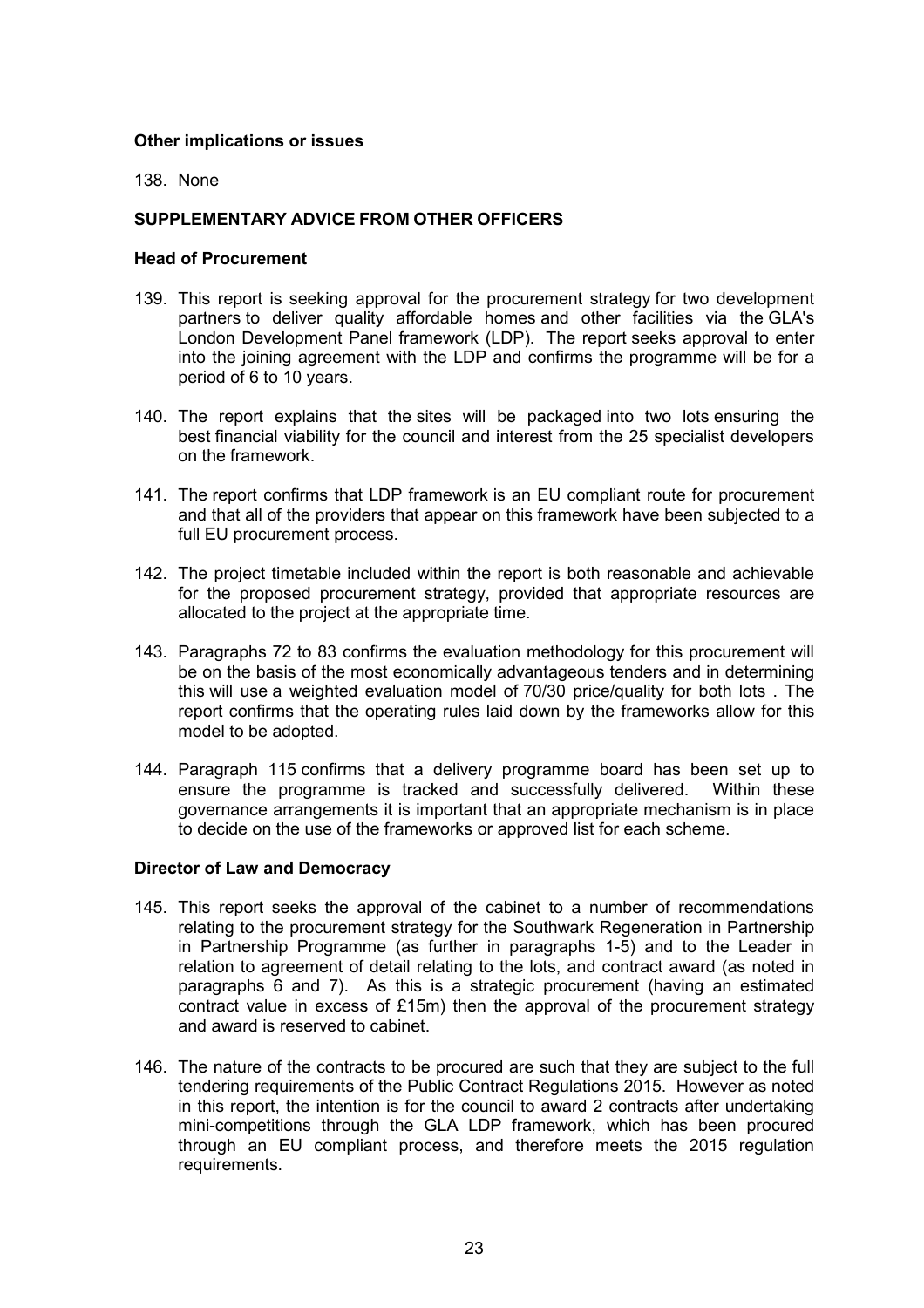147. The cabinet will be aware of the public sector Equality duty (PSED) under the Equality Act 2010, and when making decisions to have regard to the need to eliminate discrimination, harassment, victimisation or other prohibited conduct, and to advance equality of opportunity and foster good relations between persons who share a relevant protected characteristic and those who do not share it. The relevant characteristics are age, disability, gender reassignment, pregnancy and maternity, race, relation, religion or belief, sex and sexual orientation. The duty also applies to marriage and civil partnership but only in relation to the elimination of discrimination. The cabinet is referred to the community impact statement at paragraphs 84-88 setting out the consideration that has been given to equalities issues which should be considered when agreeing this procurement strategy.

### **Strategic Director of Finance and Governance (FC15/027)**

- 148. The strategic director of finance and governance notes the recommendations in this report to procure two development partners for two packages of Southwark Regeneration in Partnership Programme sites over a 6 to 10 year period.
- 149. It is noted that the financial viability of the two lots will be confirmed prior to tender as condition of this procurement approval.
- 150. The strategic director of finance and governance notes that the development appraisals carried out by BNP Paribas and Lambert Smith and Hampton on the proposals indicate no net capital cost to the council on completion of the programme based on the assumptions outlined in the financial implications.
- 151. The financial implication section indicates that the total cost of progressing the schemes to development stage has risen from an initial £2.5m to a current estimate of £4.5m which is expected to be funded from the budgets in the Housing Investment Programme and Regeneration and Development Reserve.
- 152. The additional forward funding requirement of £2,000,000 to be met from existing Housing Investment Programme resources by re-profiling current commitments. The HIP is projecting major gap in resources of £99m in 2015/16 and £614m over the life of the 10 year capital programme (as at Q1 of 2015/16). Officers are currently reviewing the spend profile and availability of funding options to ensure the programme can be sustained across the years.
- 153. It is noted that officers are reviewing the option for the above costs to be reimbursed to the council within the development agreement between the council and development partners.
- 154. Paragraphs 116-123 outlines the property implications from the proposals which will need to be reviewed further once the bids from the development partners are submitted and evaluated.
- 155. Paragraph 128 refers to grants and external funding. At present there are no grant schemes in operation. If either of the successful tenderers receive grant support this will be reflected in the overall development agreement.
- 156. It is also noted that land appropriation issues between the general fund and housing revenue account will need to be clarified and confirmed as the scheme progresses to development stage.